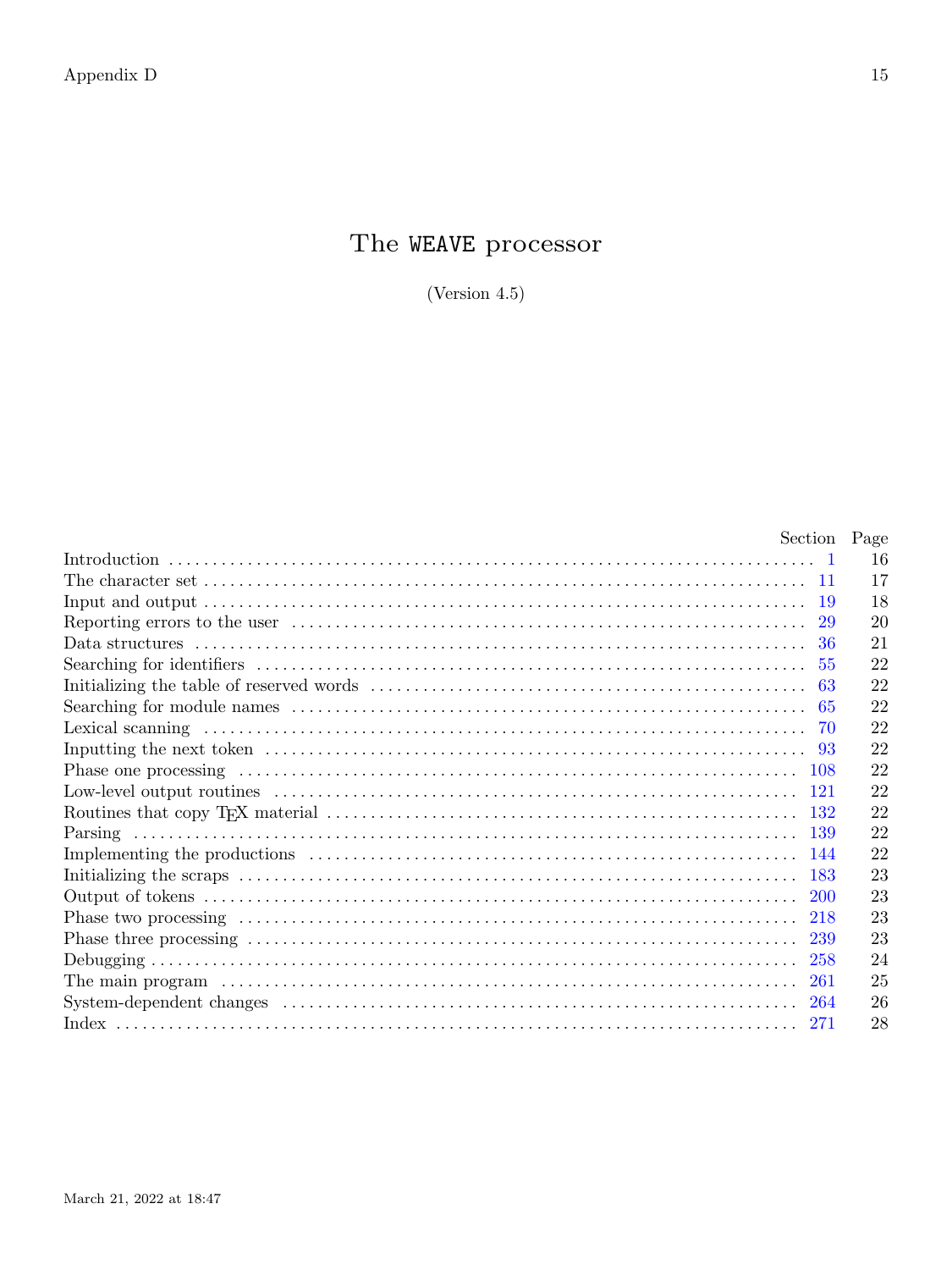<span id="page-1-0"></span>

**1\*** Introduction. This program converts a WEB file to a T<sub>E</sub>X file. It was written by D. E. Knuth in October, 1981; a somewhat similar SAIL program had been developed in March, 1979, although the earlier program used a top-down parsing method that is quite different from the present scheme.

The code uses a few features of the local Pascal compiler that may need to be changed in other installations:

- 1) Case statements have a default.
- 2) Input-output routines may need to be adapted for use with a particular character set and/or for printing messages on the user's terminal.

These features are also present in the Pascal version of T<sub>E</sub>X, where they are used in a similar (but more complex) way. System-dependent portions of WEAVE can be identified by looking at the entries for 'system dependencies' in the index below.

The "banner line" defined here should be changed whenever WEAVE is modified.

 $define \, m v\_name \equiv 'weave'$ **define** *banner ≡* ´This␣is␣WEAVE,␣Version␣4.5´

**2\*.** The program begins with a fairly normal header, made up of pieces that will mostly be filled in later. The WEB input comes from files *web file* and *change file* , and the TEX output goes to file *tex file* .

If it is necessary to abort th[e jo](#page-11-0)b because of a fatal error, the program calls the '*jump out*' procedure.

*⟨* Compiler directives 4 *⟩* **program** *WEAVE* (*web file , change file , tex file* ); **const** *⟨* Constants in the outer block 8\* *⟩* **type** *⟨* Types in the outer block 11 *⟩* **var** *⟨* Globals in the outer block 9 *⟩ ⟨* Define *parse arguments* 264\* *⟩ ⟨*Error handling procedures 30 *⟩* **procedure** *initialize* ; **var** *⟨* Local variables for initialization 16 *⟩* **begin** *kpse set program name* (*argv* [0]*, my name* ); *parse arguments* ; *⟨* Set initial values 10 *⟩* **end**;

8<sup>\*</sup>. The following parameters are set big enough to handle T<sub>E</sub>X, so they should be sufficient for most applications of WEAVE.

*⟨* Constants in the outer block 8\* *⟩ ≡*

 $max\_bytes = 65535; \{1/ww \text{ times the number of bytes in identifiers, index entries, and module names;$ must be less than 65536 *}*

*max names* = 10239; *{* number of identifiers, index entries, and module names; must be less than 10240 *}*  $max_{i}$  *max\_modules* = 4000; { greater than the total number of modules }  $hash\_size = 8501;$  {should be prime }

 $\text{buf\_size} = 1000; \{$  maximum length of input line *}* 

 $longest_name = 10000;$  {module names shouldn't be longer than this }

 $long_buf\_size = by\_size + longest\_name; \{C \text{ arithmetic in Pascal constant} \}$ 

- $line_length = 80;$  {lines of T<sub>E</sub>X output have at most this many characters, should be less than 256 }  $max\_refs = 65535;$  { number of cross references; must be less than 65536 }
- $max\_toks = 65535$ ; {number of symbols in Pascal texts being parsed; must be less than 65536 }
- $max\_texts = 10239$ ; {number of phrases in Pascal texts being parsed; must be less than 10240 }
- $max\_scraps = 10000;$  { number of tokens in Pascal texts being parsed }
- $stack_size = 2000; \{number of simultaneous output levels\}$

This code is used in section 2\*.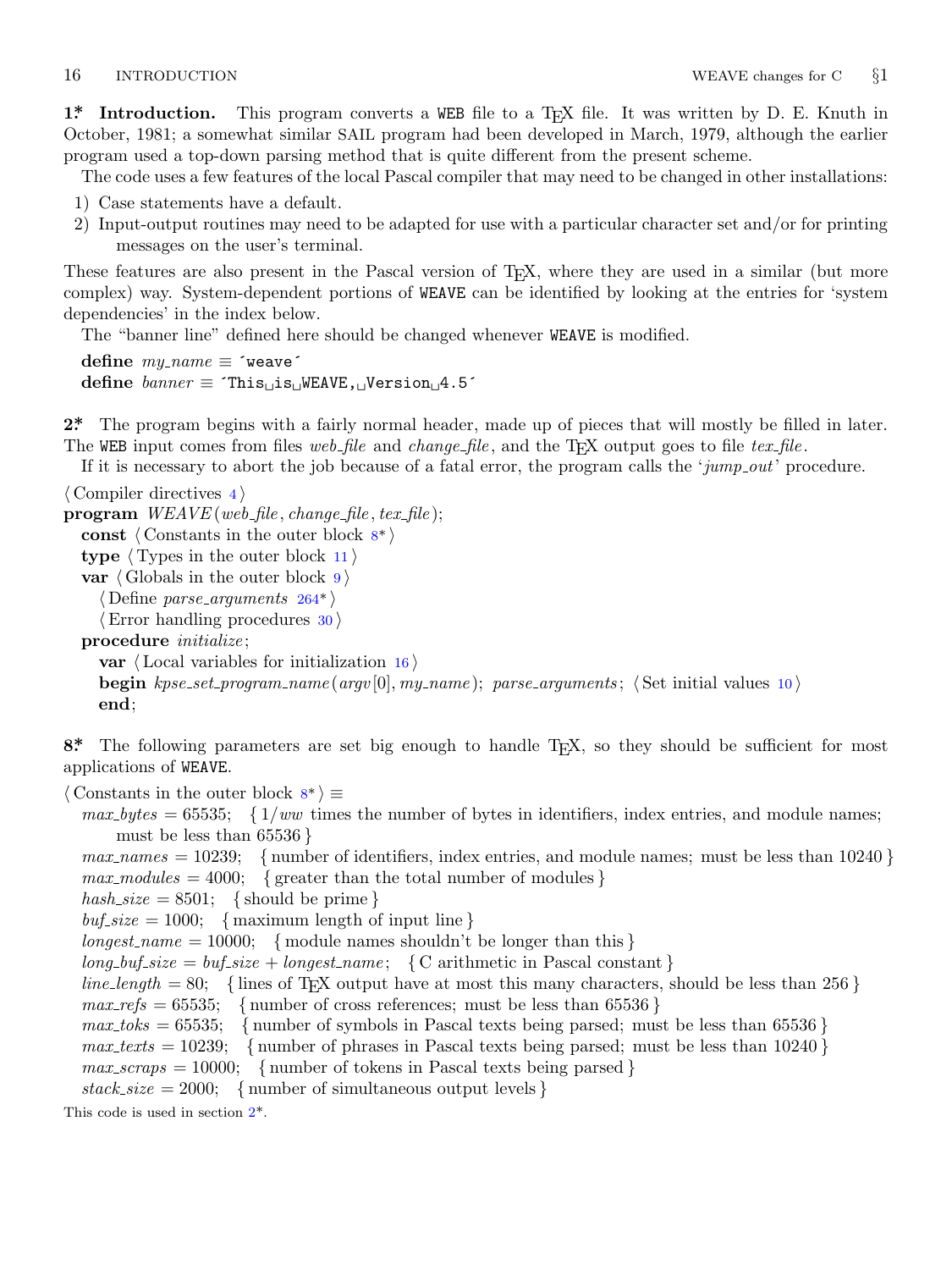<span id="page-2-0"></span>

**12\*.** The original Pascal compiler was designed in the late 60s, when six-bit character sets were common, so it did not make provision for lowercase letters. Nowadays, of course, we need to deal with both capital and small letters in a convenient way, so WEB assumes that it is being used with a Pascal whose character set contains at least the characters of standard ASCII as listed above. Some Pascal compilers use the original name *char* for the data type associated with the characters in text files, while other Pascals consider *char* to be a 64-element subrange of a larger data type that has some other name.

In order to accommodate this difference, we shall use the name *text\_char* to stand for the data type of the characters in the input and output files. We shall also assume that *text char* consists of the elements *chr* (*first text char* ) through *chr* (*last text char* ), inclusive. The following definitions should be adjusted if necessary.

**define**  $text\_text\_char \equiv ASCII\_code$  { the data type of characters in text files } **define**  $first\_text\_char = 0$  {ordinal number of the smallest element of  $text\_char \}$ } **define** *last\_text\_char* = 255 { ordinal number of the largest element of *text\_char* }

*⟨* Types in the outer block 11 *⟩* +*≡*

 $text$  *file* = **packed file of**  $text$  $text$  $text$  $text$  $text$  $text$  $text$ 

**17\*.** Here now is the system-dependent part of the character set. If WEB is being implemented on a gardenvariety Pascal for which only standard ASCII codes will appear in the input and output files, you don't need to make any changes here. But if you have, for example, an extended character set like the one in Appendix C of *The TEXbook*, the first line of code in this module should be changed to

for 
$$
i \leftarrow 1
$$
 to '37 do  $xchr[i] \leftarrow chr(i);$ 

WEB's character set is essentially identical to T<sub>E</sub>X's, even with respect to characters less than  $\angle \theta$ .

Changes to the present module will make WEB more friendly on computers that have an extended character set, so that one can type things like  $\neq$  instead of  $\lt\gt$ . If you have an extended set of characters that are easily incorporated into text files, you can assign codes arbitrarily here, giving an *xchr* equivalent to whatever characters the users of WEB are allowed to have in their input files, provided that unsuitable characters do not correspond to special codes like *carriage\_return* that are listed above.

(The present file WEAVE.WEB does not contain any of the non-ASCII characters, because it is intended to be used with all implementations of WEB. It was originally created on a Stanford system that has a convenient extended character set, then "sanitized" by applying another program that transliterated all of the non-standard characters into standard equivalents.)

*⟨* Set initial values 10 *⟩* +*≡*

**for**  $i \leftarrow 1$  **to** '37 **do**  $xchr[i] \leftarrow chr(i);$ **for**  $i \leftarrow 200$  **to** '377 **do**  $xchr[i] \leftarrow chr(i);$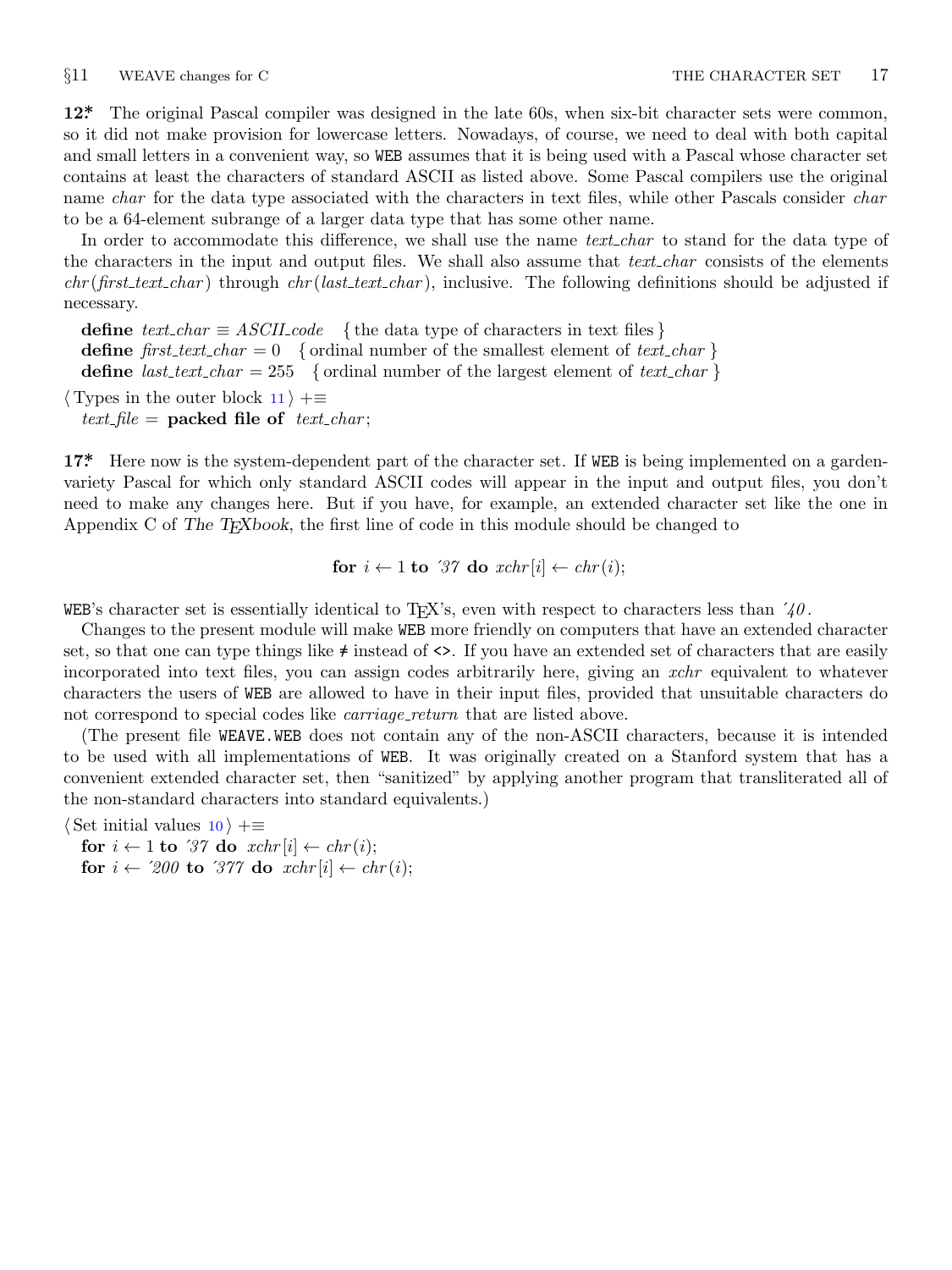<span id="page-3-0"></span>18 INPUT AND OUTPUT WEAVE changes for C *§*19

**20\*.** Terminal output is done by writing on file *term out*, which is assumed to consist of characters of type *text char* :

```
define \; term\_out \equiv stdoutdefine print(\textbf{\#}) \equiv write(term\_out, \textbf{\#}) { 'print' means write on the terminal }
define print\ln(\textbf{#}) \equiv write\ln(term\text{ }out,\textbf{#}) { 'print' and then start new line }
\text{define } new\text{-}line \equiv write\text{-}ln(term\text{-}out) \quad \text{{\{ start new line\}}}define print\_nl(\textbf{\#}) \equiv \{ print information starting on a new line \}begin new line ; print(#);
         end
```
**21\*.** Different systems have different ways of specifying that the output on a certain file will appear on the user's terminal.

```
⟨ Set initial values 10 ⟩ +≡
    { nothing need be done }
```
**22\*** The *update\_terminal* procedure is called when we want to make sure that everything we have output to the terminal so far has actually left the computer's internal buffers and been sent.

**define**  $update\_terminal \equiv \text{fflush}(term.out)$  {empty the terminal output buffer }

**24\*.** The following code opens the input files. This is called after the filename variables have been set appropriately.

```
procedure open input; { prepare to read web file and change file }
   \mathbf{begin} \n\text{begin} \nwe \text{}\nb = \text{file} \leftarrow \text{type\_open\_file}(\text{web\_name}, \text{type\_web\_format});if chg_name then change file \leftarrow kpse\_open file (chg_name, kpse\_web\_format);end;
```
**26\*.** The following code opens *tex file* . Since this file was listed in the program header, we assume that the Pascal runtime system has checked that a suitable external file name has been given.

```
⟨ Set initial values 10 ⟩ +≡
  rewrite (tex file , tex name );
```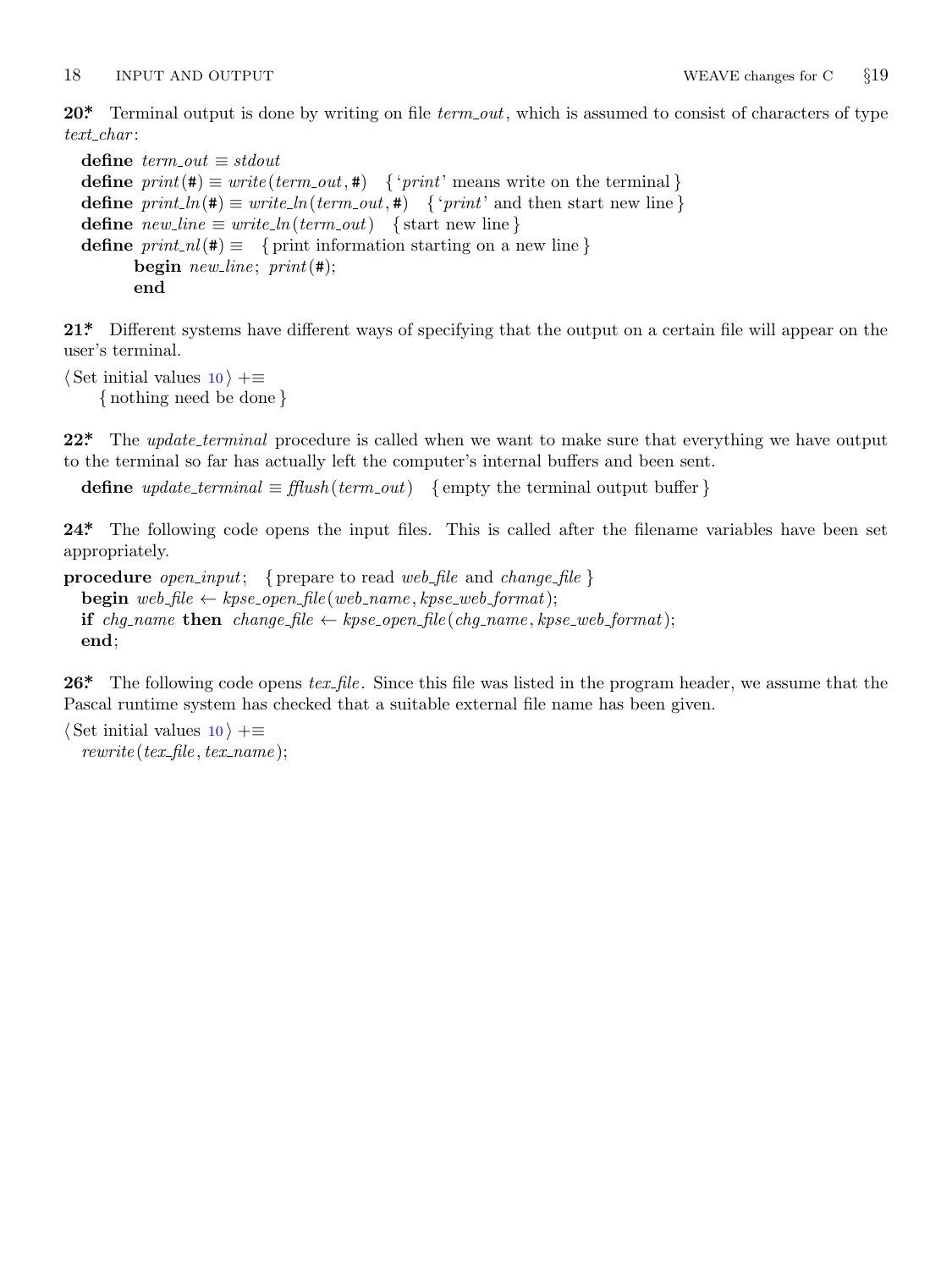<span id="page-4-0"></span>**28\*.** The *input ln* procedure brings the next line of input from the specified file into the *buffer* array and returns the value *true* , unless the file has already been entirely read, in which case it returns *false* . The conventions of TEX are followed; i.e., *ASCII code* numbers representing the next line of the file are input into *buffer* [0], *buffer* [1], *. . .* , *buffer* [*limit −* 1]; trailing blanks are ignored; and the global variable *limit* is set to the length of the line. The value of *limit* must be strictly less than *buf size* .

We assume that none of the *ASCII code* values of *buffer* [*j*] for  $0 \leq j \leq limit$  is equal to 0, '177, *line feed*, *form feed* , or *carriage return*. Since *buf size* is strictly less than *long buf size* , some of WEAVE's routines use the fact that it is safe to refer to *buffer* [*limit*  $+2$ ] without overstepping the bounds of the array.

```
function input\_ln(\text{var } f: text\_file): boolean; \{ inputs a line or returns false \}var final limit: 0 . . buf size ; { limit without trailing blanks }
  begin limit \leftarrow 0; final\_limit \leftarrow 0;
  if e^{of(f)} then input\_ln \leftarrow falseelse begin while \negeoln(f) do
        begin buffer[limit] \leftarrow xord[getc(f)]; incr(limit);if buffer[limit -1] ≠ "□" then final\_limit ← limit;if limit = but\_size then
           begin while \negeoln(f) do \negegetc(f);
           decr (limit); {keep buffer [buf_size] empty }
           if \text{final\_limit} > \text{limit} then \text{final\_limit} \leftarrow \text{limit};
           print\_nl<sup>(\cdot!\BoxInput\Boxline\Boxtoo\Boxlong<sup>\cdot</sup>); loc \leftarrow 0; error;</sup>
           end;
        end;
     read\_ln(f); limit \leftarrow final\_limit; input\_ln \leftarrow true;end;
  end;
```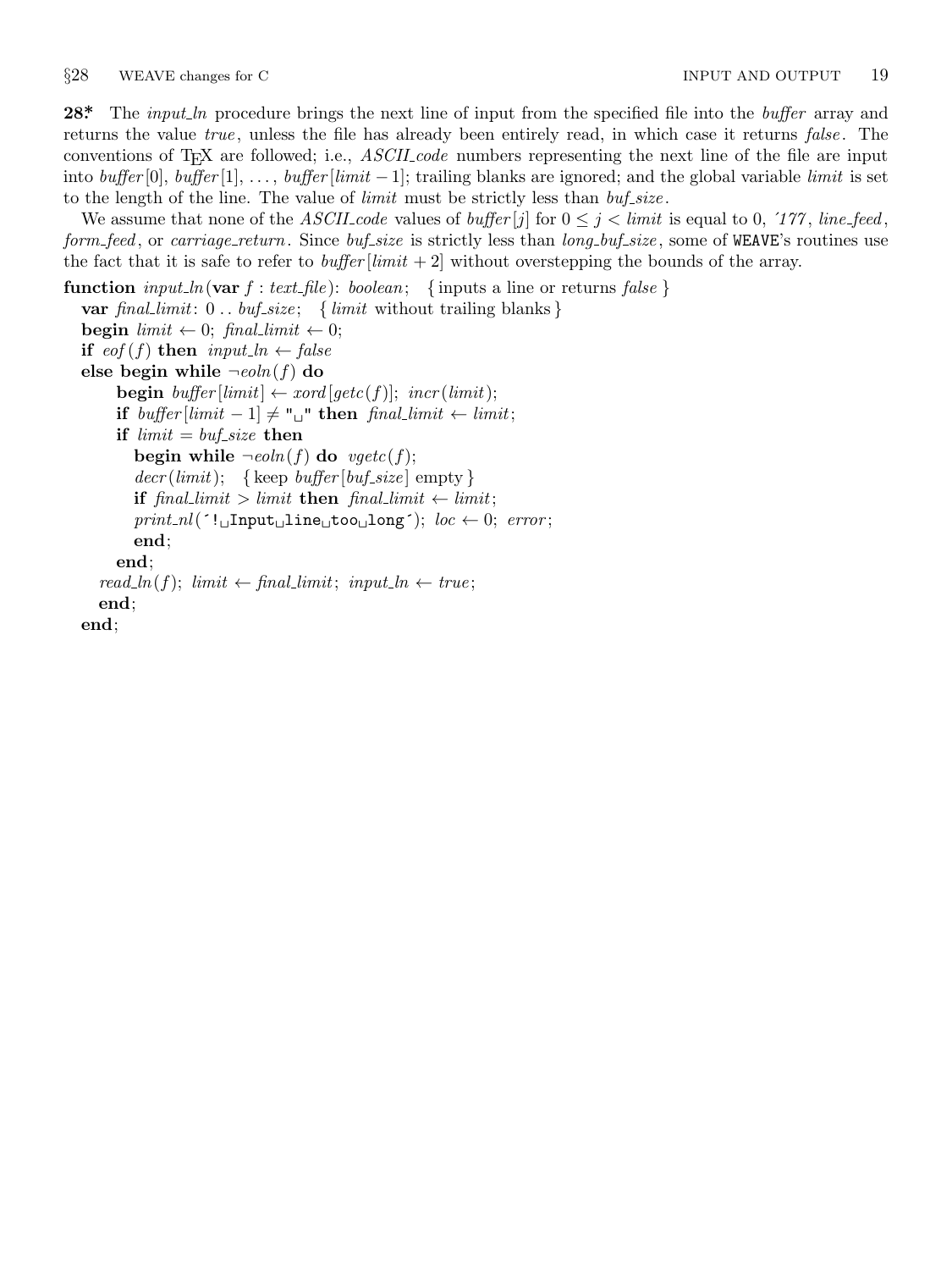### <span id="page-5-0"></span>20 REPORTING ERRORS TO THE USER WEAVE changes for C *§*29

**33\*** The *jump\_out* procedure just cuts across all active procedure levels and jumps out of the program. It is used when no recovery from a particular error has been provided.

 $\text{define } \text{fatal\_error}(\texttt{\#}) \equiv$ **begin** *new line* ; *write* (*stderr ,* #); *error* ; *mark fatal* ; *jump out*; **end** *⟨*Error handling procedures 30 *⟩* +*≡* **procedure** *jump out*; **begin stat** *⟨*Print statistics about memory usage 262 *⟩*; **tats** *{* here files should be closed if the operating system requires it *} ⟨*Print the job *history* 263 *⟩*; *new line* ; **if** (*history*  $\neq$  *spotless*) *∧* (*history*  $\neq$  *harmless\_message*) **then** *uexit*(1) **else** *uexit*(0); **end**;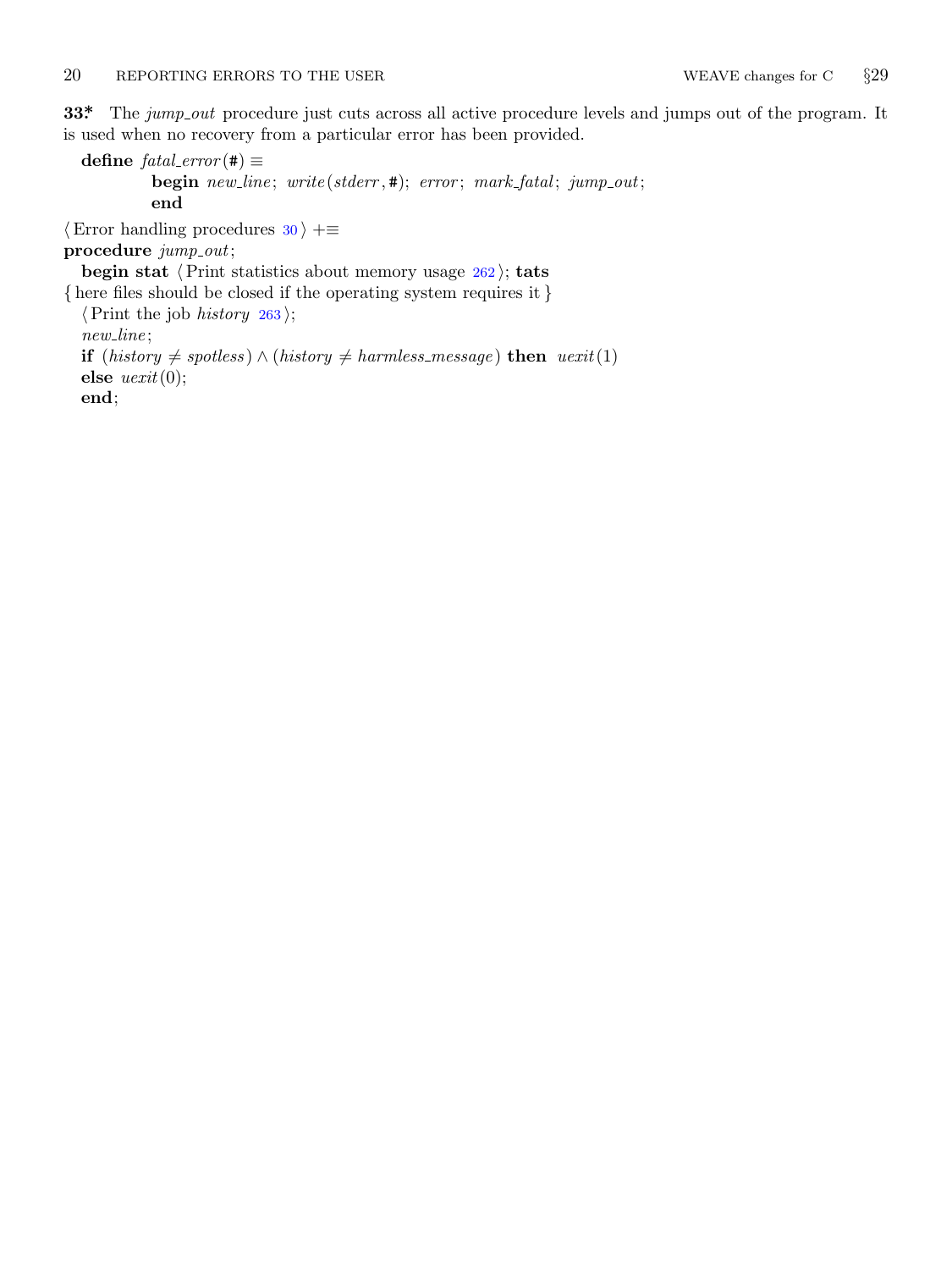<span id="page-6-0"></span>§36 WEAVE changes for C DATA STRUCTURES 21

**37\*.** WEAVE has been designed to avoid the need for indices that are more than sixteen bits wide, so that it can be used on most computers. But there are programs that need more than 65536 bytes; T<sub>E</sub>X is one of these (and the pdfTEX variant even requires more than twice that amount when its "final" change file is applied). To get around this problem, a slight complication has been added to the data structures: *byte mem* is a two-dimensional array, whose first index is either 0, 1 or 2. (For generality, the first index is actually allowed to run between 0 and *ww −* 1, where *ww* is defined to be 3; the program will work for any positive value of  $ww$ , and it can be simplified in obvious ways if  $ww = 1$ .)

**define** *ww* = 3 *{* we multiply the byte capacity by approximately this amount *}*

*⟨* Globals in the outer block 9 *⟩* +*≡ byte\_mem*: **packed array**  $[0 \t ... ww - 1, 0 \t ... max_b \y$  *es* **of**  $ASCH\_code$ ; {characters of names} *byte start*: **array** [0 *. . max names* ] **of** *sixteen bits* ; *{* directory into *byte mem } link*:  $\arctan 0$  *..*  $\arctan 2$  *nax*  $\arctan 2$  **of**  $\arctan 2$  *sixteen\_bits*; { hash table or tree links } *ilk*:  $\text{array}$  [0 . *max\_names*] **of** *sixteen\_bits*; { type codes or tree links }  $xref: \textbf{array} \ [0 \dots \textit{max} \textit{names}] \textbf{of} \ \textit{six} \$  { heads of cross-reference lists }

**50\*.** A new cross reference for an identifier is formed by calling *new xref* , which discards duplicate entries and ignores non-underlined references to one-letter identifiers or Pascal's reserved words.

If the user has sent the *no xref* flag (the -x option of the command line), then it is unnecessary to keep track of cross references for identifiers. If one were careful, one could probably make more changes around module 100 to avoid a lot of identifier looking up.

```
define append\_xref(\#) \equivif xref_ptr = max_refs then overflow('cross_preference')\mathbf{else} begin \text{incr}(xref\_ptr); \text{ num}(xref\_ptr) \leftarrow \#;end
procedure new xref (p : name pointer );
  label exit;
  var q: xref number ; { pointer to previous cross-reference }
    m, n: sixteen bits ; { new and previous cross-reference value }
  begin if no xref then return;
  if (reserved (p) ∨ (byte start[p] + 1 = byte start[p + ww])) ∧ (xref switch = 0) then return;
  m ← module_count + xref_switch; xref_switch ← 0; q ← xref [p];
  if q > 0 then
    begin n \leftarrow num(q);
    if (n = m) \vee (n = m + def_{\mathcal{A}} f_{\mathcal{A}} g) then return
    else if m = n + \text{def\_flag} then
          begin num(q) \leftarrow m; return;
          end;
```

```
end;
```
 $append\_xref(m);$   $xlink(xref\_ptr) \leftarrow q;$   $xref[p] \leftarrow xref\_ptr;$ *exit*: **end**;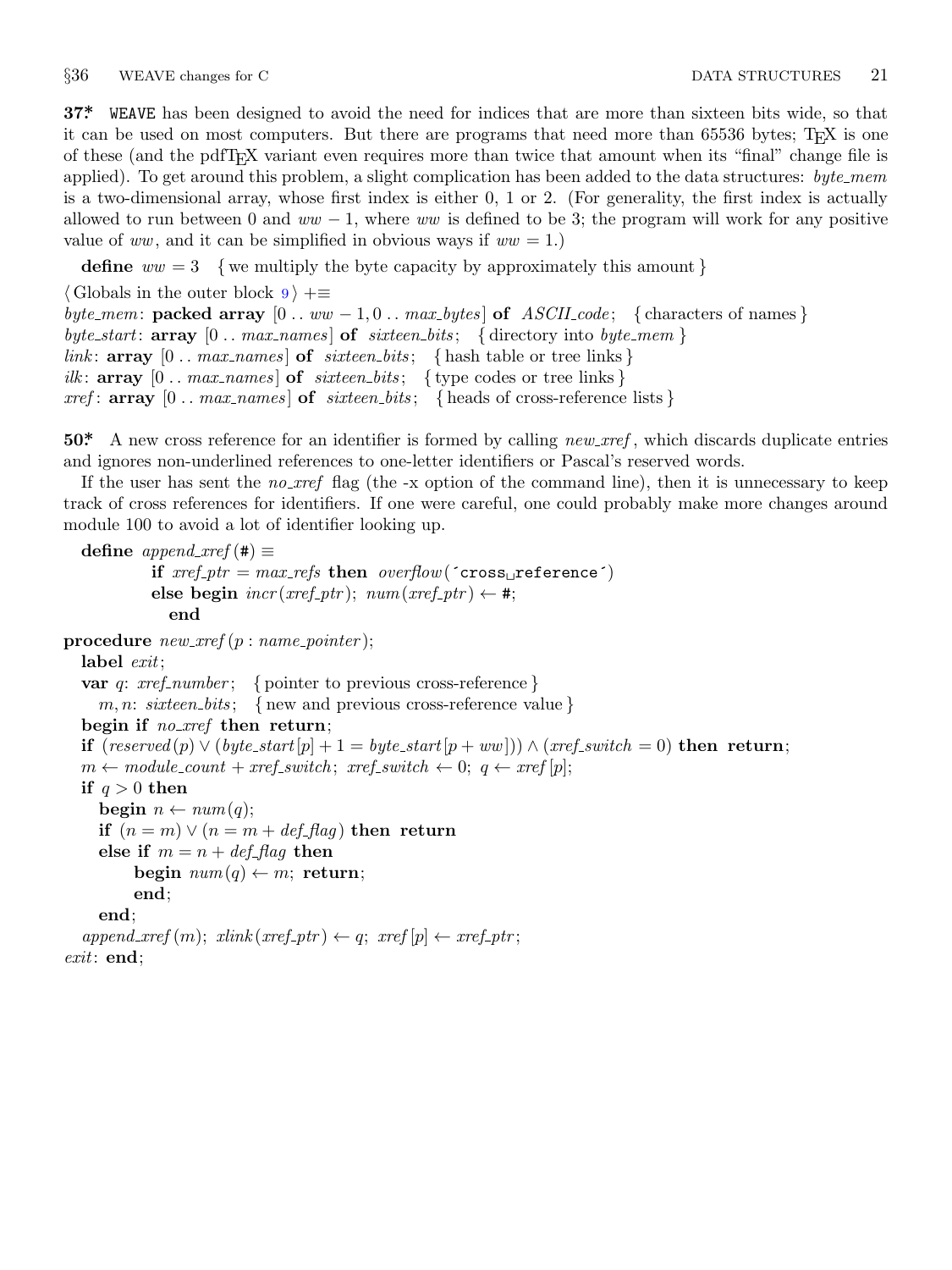### <span id="page-7-0"></span>22 SEARCHING FOR IDENTIFIERS WEAVE changes for C *§*55

**172\*.** The '*reduce* ' macro used in our code for productions actually calls on a procedure named '*red* ', which makes the appropriate changes to the scrap list.

**procedure**  $\text{red}(j : \text{six} = \text{bits}; k : \text{eight\_bits}; c : \text{eight\_bits}; d : \text{integer});$ **var** *i*: 0 *. . max scraps* ; *{* index into scrap memory *}* **begin**  $cat[j] \leftarrow c$ ;  $trans[j] \leftarrow text\_ptr$ ;  $freeze\_text$ ; **if**  $k > 1$  **then**  $\mathbf{b}$ egin for $i \leftarrow j + k$  to  $\mathit{lo\_ptr}$  do **begin**  $cat[i - k + 1]$  ←  $cat[i];$   $trans[i - k + 1]$  ←  $trans[i];$ **end**;  $lo_{\text{p}}tr \leftarrow lo_{\text{p}}tr - k + 1;$ **end**;  $\langle$  Change *pp* to max(*scrap\_base*, *pp*+*d*) 173\* $\rangle$ ; **end**; **173\***  $\langle$  Change *pp* to max(*scrap\_base*, *pp*+*d*) 173\*)  $\equiv$ **if**  $pp + d \geq \text{scrap\_base}$  **then**  $pp \leftarrow pp + d$ 

**else**  $pp \leftarrow \text{scrap\_base}$ 

This code is used in sections 172\* and 174.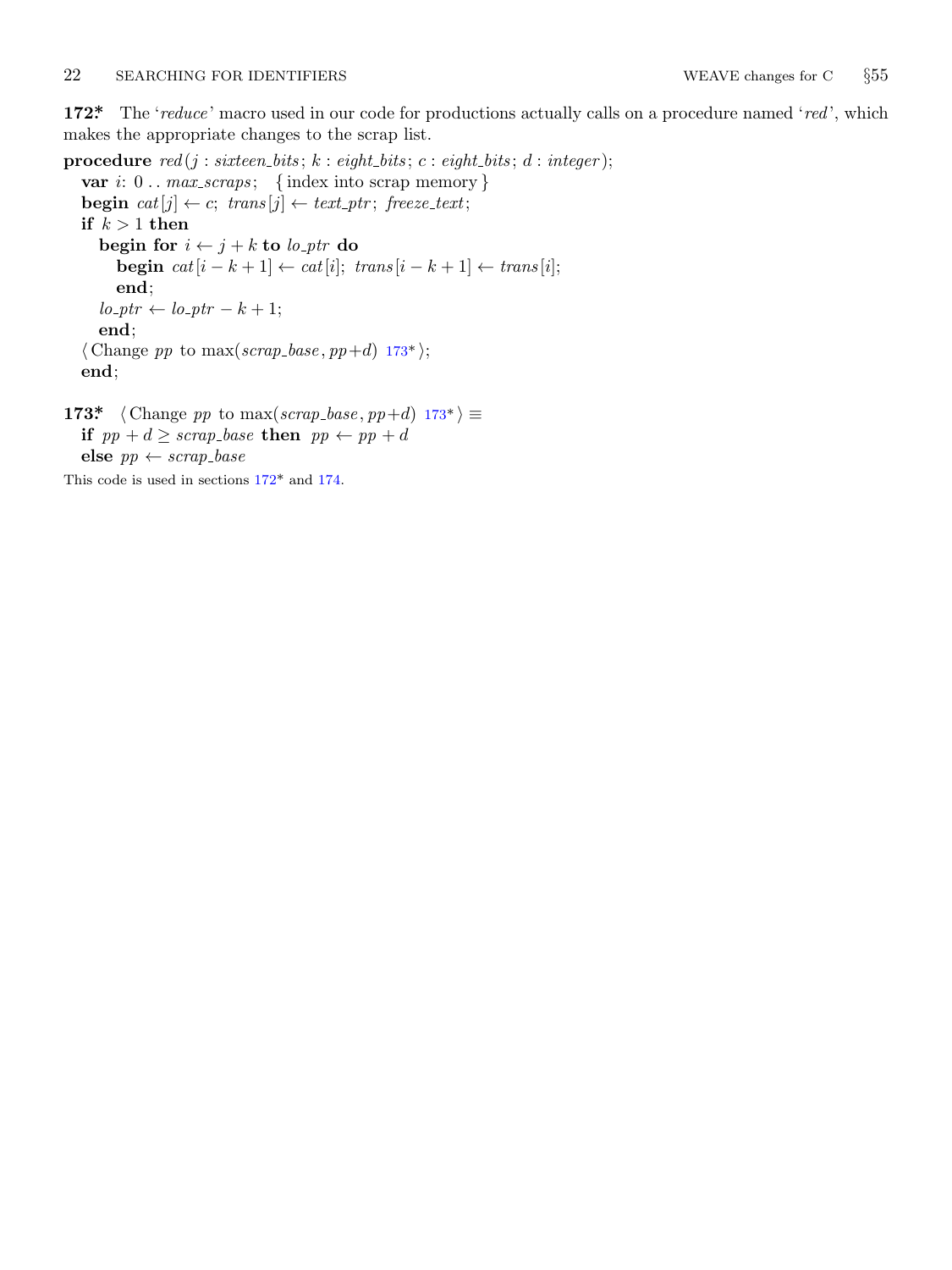<span id="page-8-0"></span>

**239\*. Phase three processing.** We are nearly finished! WEAVE's only remaining task is to write out the index, after sorting the identifiers and index entries.

If the user has set the *no xref* flag (the -x option on the command line), just finish off the page, omitting the index, module name list, and table of contents.

*⟨*Phase III: Output the cross-reference index 239\* *⟩ ≡*

### **if** *no xref* **then**

**begin** *finish line* ; *out*("\"); *out5* ("v")("f")("i")("l")("l"); *out4* ("\")("e")("n")("d"); *finish line* ; **end**

 $\text{else begin } phase\_three \leftarrow true; \; print\_nl(\text{'Writing} \text{the\_index}...);$ 

### **if** *change exists* **then**

**begin** *finish line* ; *⟨* Tell about changed modules 241 *⟩*;

### **end**;

*finish\_line*;  $out_4(\mathbb{T}\{T\})(\mathbb{T}\{T\})(\mathbb{T}\{T\})$ ; *finish\_line*;  $\langle$  Do the first pass of sorting 243 $\rangle$ ;

*⟨* Sort and output the index 250 *⟩*;

*out4* ("\")("f")("i")("n"); *finish\_line*;  $\langle$  Output all the module names 257 $\rangle$ ;

*out4* ("\")("c")("o")("n"); *finish line* ;

# **end**;

*print*(´Done.´);

This code is used in section 261\*.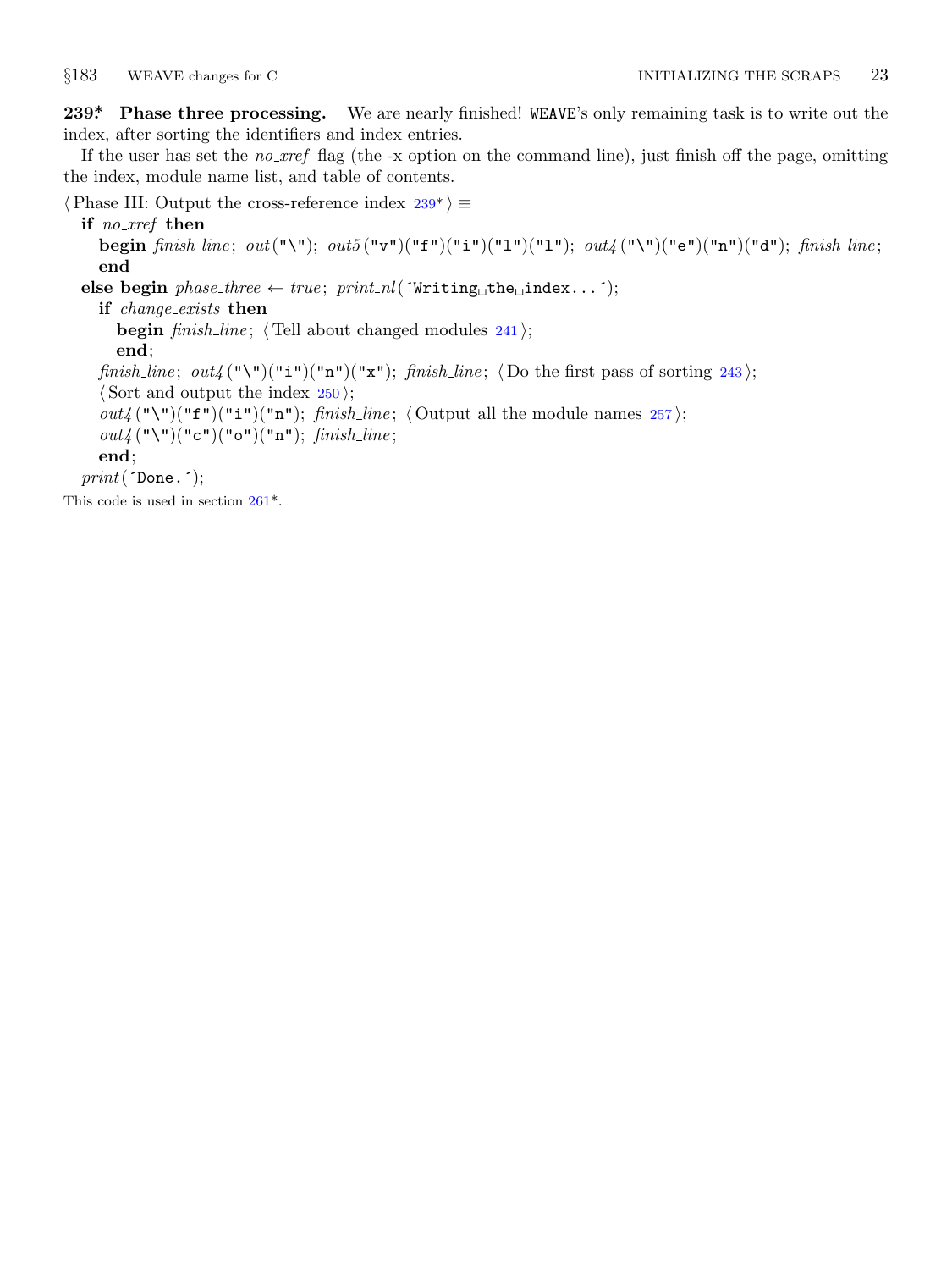<span id="page-9-0"></span>**258\*. Debugging.** The Pascal debugger with which WEAVE was developed allows breakpoints to be set, and variables can be read and changed, but procedures cannot be executed. Therefore a '*debug help*' procedure has been inserted in the main loops of each phase of the program; when *ddt* and *dd* are set to appropriate values, symbolic printouts of various tables will appear.

The idea is to set a breakpoint inside the *debug help* routine, at the place of '*breakpoint*:' below. Then when *debug help* is to be activated, set *trouble shooting* equal to *true* . The *debug help* routine will prompt you for values of *ddt* and *dd*, discontinuing this when  $ddt \leq 0$ ; thus you type  $2n + 1$  integers, ending with zero or a negative number. Then control either passes to the breakpoint, allowing you to look at and/or change variables (if you typed zero), or to exit the routine (if you typed a negative value).

Another global variable, *debug cycle* , can be used to skip silently past calls on *debug help*. If you set *debug cycle >* 1, the program stops only every *debug cycle* times *debug help* is called; however, any error stop will set *debug\_cycle* to zero.

 $\text{define } \textit{term\_in} \equiv \textit{stdin}$ 

*⟨* Globals in the outer block 9 *⟩* +*≡* **debug** *trouble shooting* : *boolean*; *{* is *debug help* wanted? *} ddt*: *integer* ; *{* operation code for the *debug help* routine *} dd* : *integer* ; *{* operand in procedures performed by *debug help } debug cycle* : *integer* ; *{* threshold for *debug help* stopping *} debug skipped* : *integer* ; *{* we have skipped this many *debug help* calls *}* **gubed**

**259\*.** The debugging routine needs to read from the user's terminal.

*⟨* Set initial values 10 *⟩* +*≡*

```
debug trouble shooting ← true ; debug cycle ← 1; debug skipped ← 0; tracing ← 0;
trouble_shooting \leftarrow false; debug_cycle \leftarrow 99999; {use these when it almost works }
gubed
```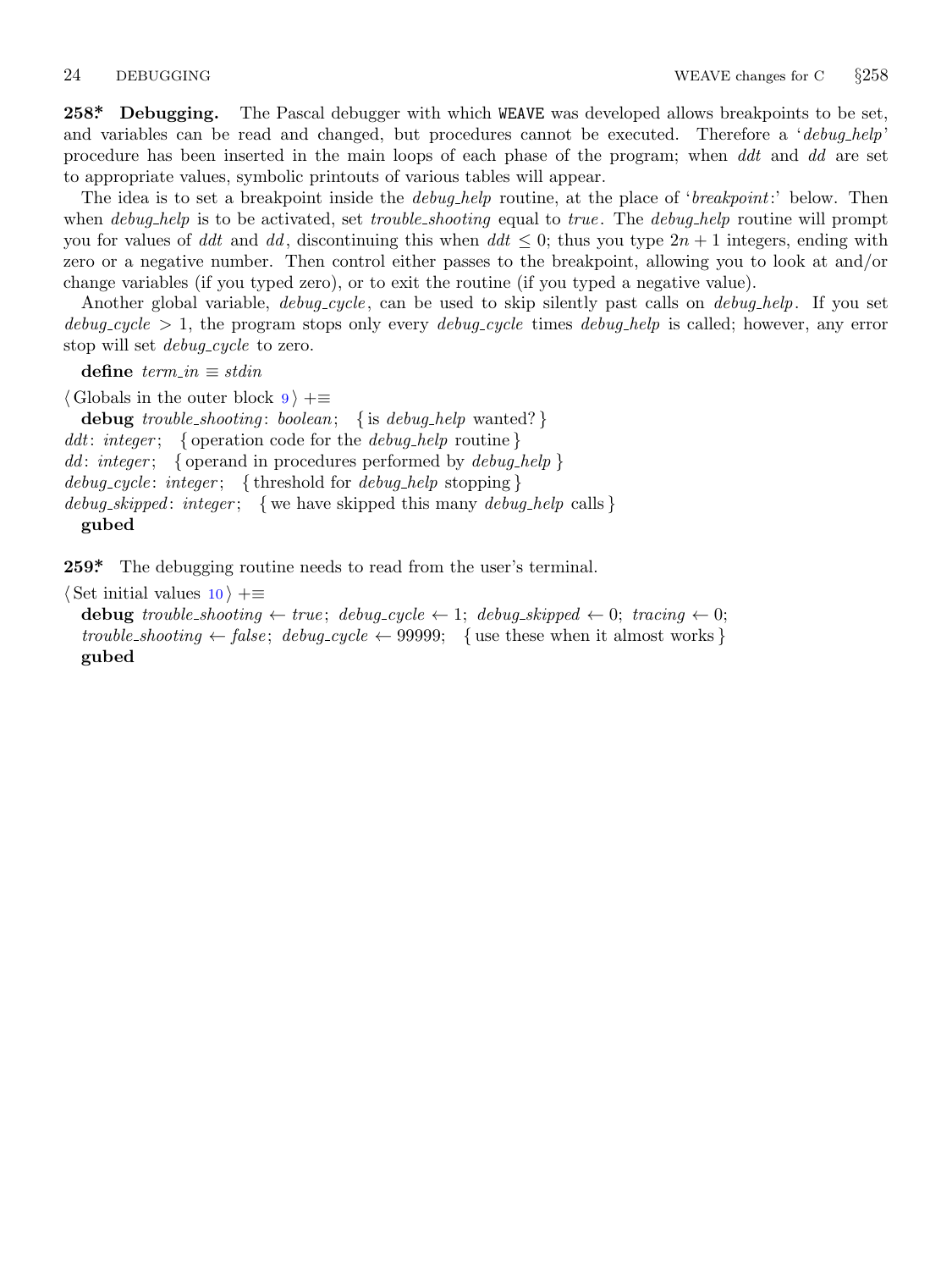<span id="page-10-0"></span>*§*261 WEAVE changes for C THE MAIN PROGRAM 25

### **261\*. The main program.** Let's put it all together now: WEAVE starts and ends here.

The main procedure has been split into three sub-procedures in order to keep certain Pascal compilers from overflowing their capacity.

**procedure** *Phase I* ;

**begin**  $\langle$ *Phase I: Read all the user's text and store the cross references 109*  $\rangle$ *;* **end**;

**procedure** *Phase II* ;

**begin**  $\langle$ *Phase II: Read all the text again and [tra](#page-8-0)nslate it to T<sub>E</sub>X form 218* $\rangle$ *;* **end**; **begin** *initialize* ; *{* beginning of the main program *} print*(*banner* ); *{* print a "banner line" *} print\_ln*(*version\_string*);  $\langle$  Store all the reserved words 64 $\rangle$ ;  $Phase I$ ;  $Phase II$ ; *⟨*Phase III: Output the cross-reference index 239\* *⟩*; *⟨* Check that all changes have been read 85 *⟩*; *jump out*;

**end**.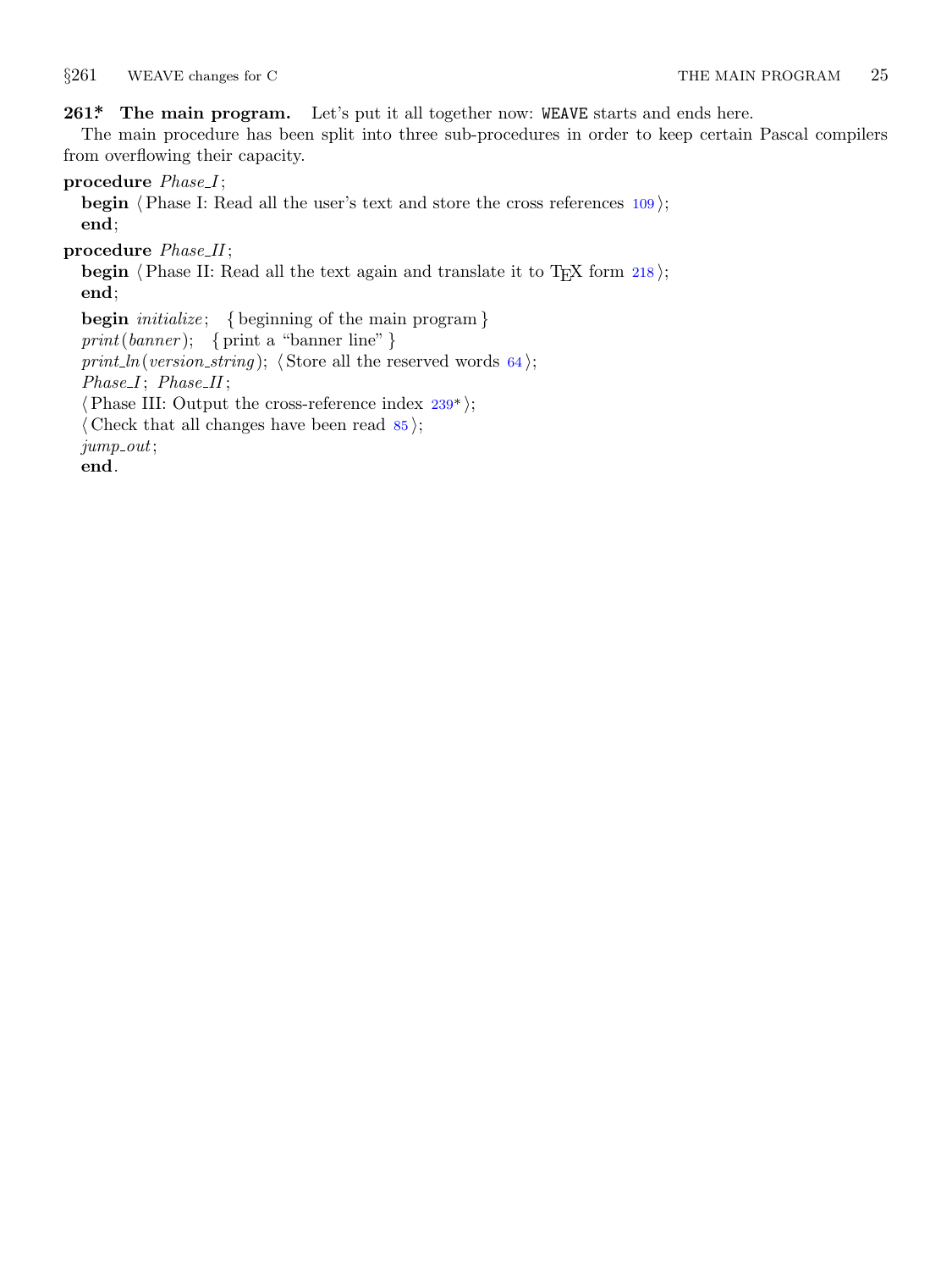### <span id="page-11-0"></span>26 SYSTEM-DEPENDENT CHANGES WEAVE changes for C *§*264

## **264\*. System-dependent changes.** Parse a Unix-style command line. **define**  $argument_is(\textbf{\#}) \equiv (strompllong_options[option\_index].name, \textbf{\#}) = 0)$ *⟨* Define *parse arguments* 264\* *⟩ ≡* **procedure** *parse arguments* ; const  $n\_options = 4$ ; {Pascal won't count array lengths for us.} **var** *long options* : **array** [0 *. . n options* ] **of** *getopt struct*; *getopt return val* : *integer* ; *option index* : *c int type* ; *current option*: 0 *. . n options* ; **begin** *⟨* Define the option table 265\* *⟩*; **repeat** getopt\_return\_val  $\leftarrow$  getopt\_long\_only(argc, argv, '', long\_options, address\_of(option\_index)); **if**  $\text{getopt\_return\_val} = -1$  **then begin** *do nothing* ; *{*End of arguments; we exit the loop below. *}* **end else if**  $\text{getopt}\_\text{return}\_\text{val} = "?"$  **then begin** *usage* (*my name* ); **end else if** *argument is* (´help´) **then begin** *usage help*(*WEAVE HELP,* **nil**); **end else if** *argument is* (´version´) **then begin** *print version and exit*(*banner ,* **nil***,* ´D.E.␣Knuth´*,* **nil**); **end**; *{*Else it was a flag; *getopt* has already done the assignment. *}* **until**  $qetopt\_return\_val = -1$ ; {Now *optind* is the index of first non-option on the command line.} **if** (*optind* + 1 *> argc*) *∨* (*optind* + 3 *< argc*) **then begin** *write ln*(*stderr , my name ,* ´:␣Need␣one␣to␣three␣file␣arguments.´); *usage* (*my name* ); **end**; *{* Supply ".web" and ".ch" extensions if necessary. *}*  $web_name \leftarrow extend\_filename(cmdline(optind), \text{`web'});$ **if**  $optind + 2 \leq argc$  **then begin if**  $strcmp(char_to_string(\text{'}-\text{'}),~cmdline(~optind+1)) \neq 0$  $strcmp(char_to_string(\text{'}-\text{'}),~cmdline(~optind+1)) \neq 0$  $strcmp(char_to_string(\text{'}-\text{'}),~cmdline(~optind+1)) \neq 0$  **then**  $chg_name \leftarrow extend\_filename(\text{c}endline(\text{c}p\text{t}ind + 1), \text{`ch'});$ **end**; *{* Change ".web" to ".tex" and use the current directory. *}* **if**  $\textit{optind} + 3 = \textit{argc}$  **then**  $\textit{tex}$   $\textit{tex}$   $\leftarrow$   $\textit{extend}\text{-}filename(\textit{c}(\textit{ordinate}(\textit{optind} + 2), \textit{`text}^*)$  $\mathbf{else}$   $\mathit{tex}$   $\mathit{hex}$   $\rightarrow$   $\mathit{basename\_change\_suffix(web_name, \cdot, web^{\cdot}, \cdot, \cdot, \cdot, \cdot)}$ ; **end**; This code is used in section 2\*. **265\*.** Here are the [op](#page-12-0)tions [we](#page-12-0) allow. The first is one of the standard GNU options.

*⟨* Define the option table 265\* *⟩ ≡*  $current\_option \leftarrow 0; long\_options[current\_option].name \leftarrow 'help';$  $long\_options[current\_option].has\_arg \leftarrow 0; long\_options[current\_option].flag \leftarrow 0;$  $long\_options[current\_option].val \leftarrow 0; incr(current\_option);$ See also sections  $266^*$ ,  $267^*$ , and  $269^*$ . This code is used in section 264\*.

**266\*.** Another of the standard options.

*⟨* Define the option table 265\* *⟩* +*≡*  $\{long\}$  *options*  $\{current\_option\}$ *name*  $\leftarrow$   $\{version\}$ ;  $\{long\}$  *options*  $\{current\_option\}$ *.has*  $\{arg\leftarrow 0\}$ ;  $long\_options[current\_option]$ *.* $flag \leftarrow 0$ ;  $long\_options[current\_option]$ *.val*  $\leftarrow 0$ ;  $incr(current\_option)$ ;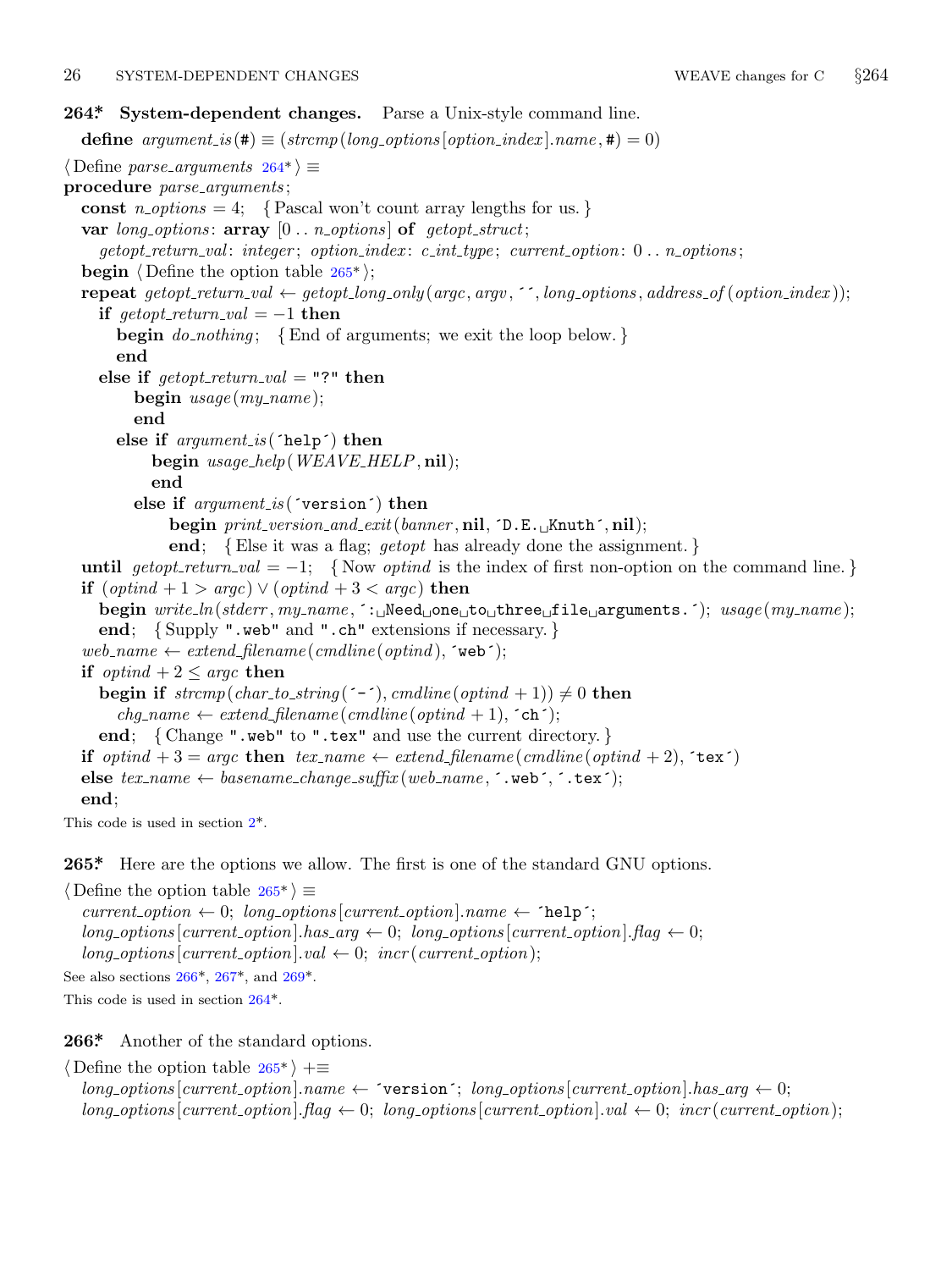<span id="page-12-0"></span>

**267\*.** Omit cross-referencing?

*⟨* Define the option table 265\* *⟩* +*≡*  $long-options[current\_option].name \leftarrow char\_to\_string(\check{\cdot} x^{\check{}}); long\_options[current\_option].has\_arg \leftarrow 0;$  $long\_options[current\_option]$ *.flag*  $\leftarrow$  *address\_of* (*no\_xref*); *long\_options* [*current\_option*]*.val*  $\leftarrow$  1; *incr* (*current option*);

**268\***  $\langle$  Globals in the outer block  $9 \rangle + \equiv$ *no xref* : *c int type* ;

**269\*.** An element with all zeros always ends the list.

*⟨* Define the option table 265\* *⟩* +*≡*  $long\_options[current\_option].name \leftarrow 0; long\_options[current\_option].has\_arg \leftarrow 0;$  $long\_options$  [*current\_option*]*.flag*  $\leftarrow 0$ ; *long\_options* [*current\_option*]*.val*  $\leftarrow 0$ ;

**270\*.** Global filenames.

*⟨* Globals in the outer block 9 *⟩* +*≡ web name , chg name , tex name* : *const c string* ;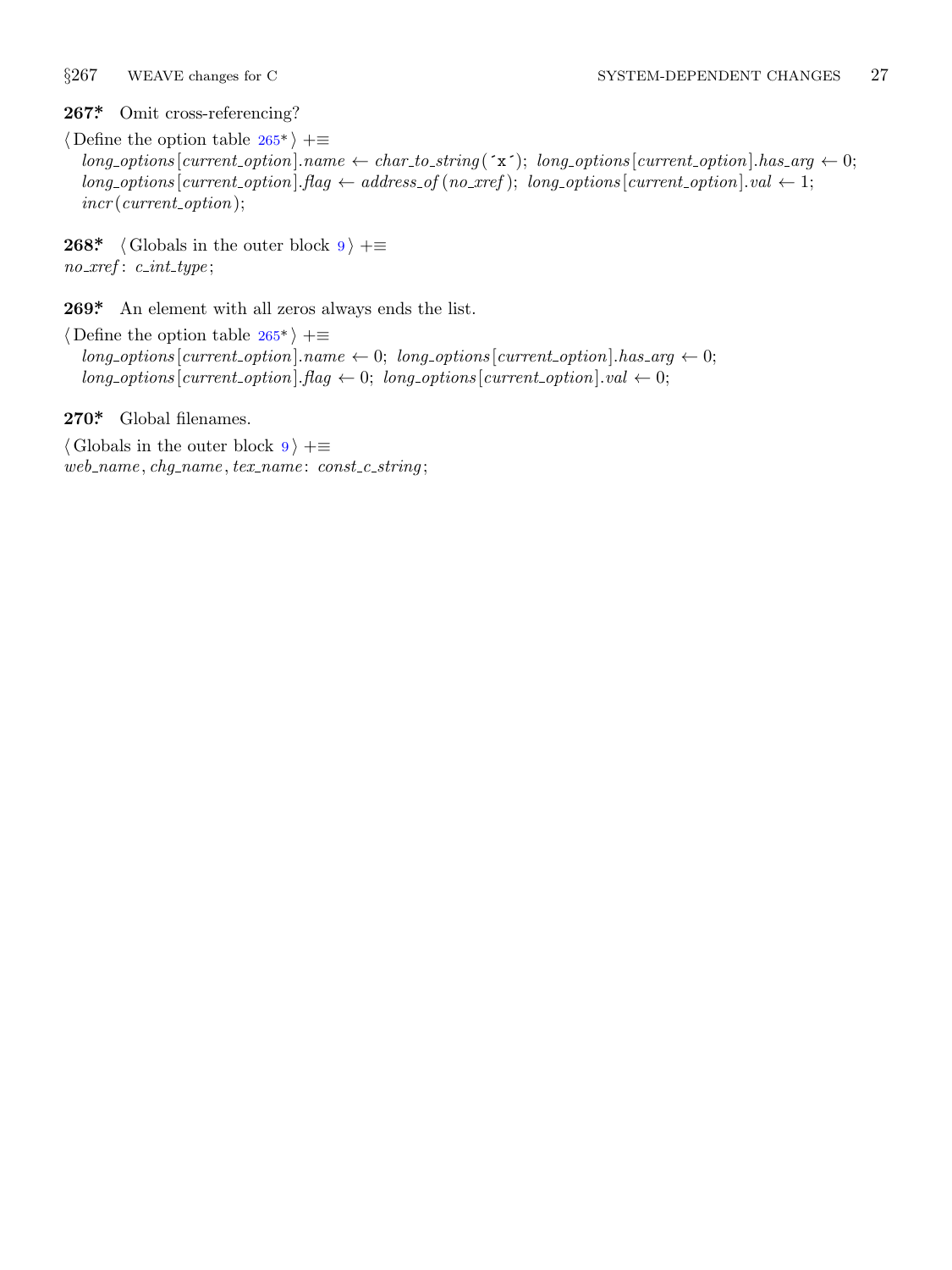<span id="page-13-0"></span>**271\*. Index.** If you have read and underst[ood th](#page-1-0)[e cod](#page-2-0)[e for Phase](#page-3-0) I[II](#page-3-0) [ab](#page-4-0)o[ve](#page-5-0), [you k](#page-6-0)[now wh](#page-7-0)[at i](#page-8-0)[s in](#page-9-0) [this](#page-9-0) inde[x an](#page-10-0)[d how it got](#page-11-0) [here. A](#page-12-0)l[l module](#page-12-0)s in which an identifier is used are listed with that identifier, except that reserved [word](#page-11-0)s are indexed only when they appear in format definitions, and the appearances of identifiers in module na[mes](#page-11-0) are not indexed. Underlined entries correspond to where the identifier was declared. Error mess[ages,](#page-12-0) control sequences put into the output, and a few other things like "recursion" are indexed here too.

The following sections were changed by the change file: 1, 2, 8, 12, 17, 20, 21, 22, 24, 26, 28, 33, 37, 50, 172, 173, 239, 258, 259, 261, 264, 265, 266, 267, 268, 269, 270, 271.

| $-$ help: $265*$                              | $\sqrt{J}$ : 186.                                                  |
|-----------------------------------------------|--------------------------------------------------------------------|
| $-$ version: $266*$                           | $\backslash K$ :<br>188.                                           |
| $267*$<br>$-x$ :                              | $\backslash$ L:<br>188.                                            |
| $\setminus$ :<br>186.                         | $\setminus M$ :<br>221.                                            |
| $\backslash *$ :<br><b>130.</b>               | $\setminus N$ :<br>221.                                            |
| $\setminus$ :<br>162, 163, 186.               | $\setminus 0$ :<br>196, 223.                                       |
| 189, 253.<br>$\setminus$ :                    | $\P$ :<br>212, 226.                                                |
| 252, 256.<br>$\setminus:$                     | $\backslash R$ :<br>188.                                           |
| 189.<br>$\left\langle -\right\rangle$         | 188, 228, 231.<br>$\setminus$ S :                                  |
| $\setminus$ [:<br>254.                        | $\Gamma$ :<br>186.                                                 |
| $\setminus$<br>186, 189, 193.                 | \to: $186$ .                                                       |
| $\backslash$ # :<br>186, 189.                 | $\Upsilon$ : 236.                                                  |
| $\setminus$ \$:<br>186, 189.                  | $\text{Us}: 237.$                                                  |
| $\setminus\%$ :<br>186, 189.                  | V: 188.                                                            |
| $\lambda$ :<br>189, 209, 253.                 | $\setminus W:$<br>188.                                             |
| $\setminus$ :<br>189.                         | $\setminus X$ :<br>213.                                            |
| $\setminus$ :<br>189, 209, 253.               | $\Y: 212, 219, 226, 231.$                                          |
| $\setminus \hat{ }$ :<br>186, 189.            | $\lambda_1: 211, 212.$                                             |
| $\setminus$ :<br>189.                         | $\setminus 2$ :<br>211, 212.                                       |
| $\setminus$ :<br>189.                         | $\backslash 3$ :<br>211, 212.                                      |
| $\setminus$ :<br>189.                         | $\setminus 4$ :<br>211, 212.                                       |
| $\setminus \tilde{\ }$ :<br>189, 193.<br>186. | $\sqrt{5}$ :<br>211, 212.                                          |
| $\setminus$ :<br>$\setminus$ :                | 211, 212, 226.<br>$\setminus 6$ :                                  |
| 209, 253.<br>131, 189.<br>$\setminus_{-}$ :   | $\setminus 7$ :<br>211, 212, 226.                                  |
| $\setminus A$ :<br>236.                       | $\backslash 9:$<br>253.                                            |
| \As: $237$ .                                  | @1:<br>88, 177.                                                    |
| $\ast: 186.$                                  | @2: 88, 177.                                                       |
| 186.<br>$\Bbb B$ :                            | $\frac{130}{206}$ , $\frac{206}{208}$ .<br>a:                      |
| $\setminus C$ :<br>198.                       | $address\_of: 264, 267$                                            |
| \con: $239*$                                  | alpha: $\frac{140}{142}$ , 142, 143, 149, 192, 193.                |
| 227.<br>$\Delta D$ :                          | alpha_cases: $149, 150$ .                                          |
| 186.<br>$\setminus E$ :                       | Ambiguous prefix: 69.                                              |
| $\E_1$ : 237.                                 | and_sign: $15, 64, 188$ .                                          |
| $\E{Ts}: 237.$                                | <i>app</i> : $\frac{148}{151}$ , 152, 153, 155, 156, 158, 159,     |
| $\Gamma$ :<br>228.                            | 160, 161, 162, 163, 164, 165, 167, 168, 170,                       |
| $\setminus$ fi: 238.                          | 180, 184, 186, 189, 190, 195, 196, 198, 207,                       |
| \fin: $239$ <sup>*</sup>                      | 208, 226, 231, 256.                                                |
| 188.<br>$\setminus G$ :                       | <i>app_comment</i> : 183, 184, <u>195</u> , 197, 198, 226.         |
| $\backslash H$ :<br>196, 224.                 | <i>app_hex:</i> 183, 186, 196.                                     |
| $\setminus I$ :<br>188.                       | <i>app_octal:</i> 183, 186, 196.                                   |
| $\in$ 186.                                    | <i>app_tok</i> : $\frac{136}{136}$ , 137, 138, 148, 189, 190, 196, |
| \input webmac: 124.                           | 197, 226.                                                          |
| $\tan: 239^*$                                 | <i>append_xref</i> : $50^*$ , 51.                                  |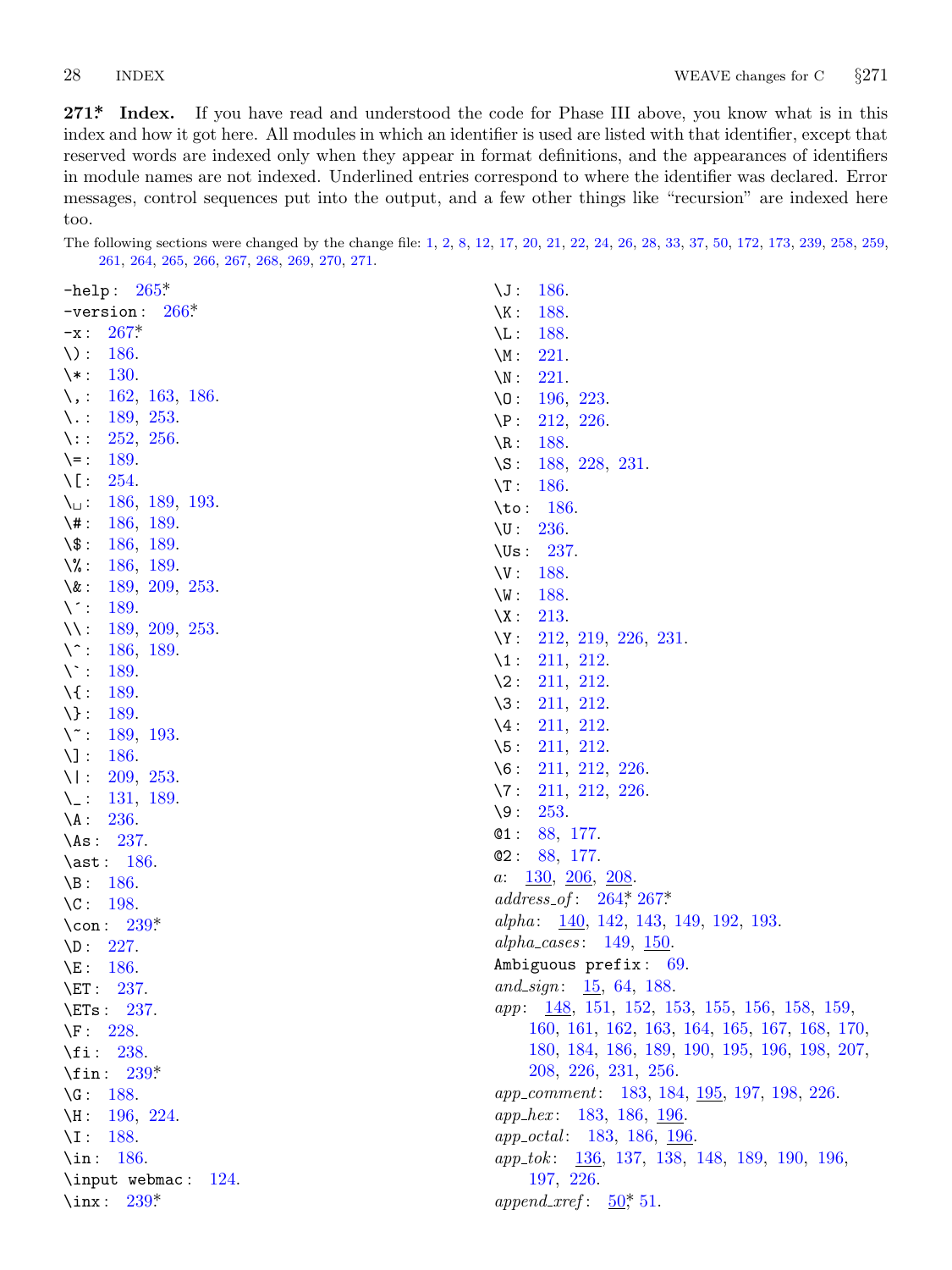*app1*: 148, 151, 152, 153, 155, 156, 159, 160, 162, 163, 164, 165, 168, 170, 174, 180, 195. *app2*: 148, 153, 156, 158, 161, 163, 165, 167. app3: 148, 158, 164. argc:  $264^*$  $argument\_is: \quad \underline{264}^*$  $argv: 2^*264^*$  $array\_like: 42, 64, 191, 192.$ ASCII code: 11, 86.  $ASCII_{code}: 11, 12^*13, 27, 28^*37^*65, 73, 87, 89,$ 91, 121, 127, 132, 136, 208, 242, 246, 247, 249.  $b: \quad \underline{122}, \ \underline{208}.$ backup:  $\frac{141}{142}$ , 142, 143, 147, 160, 167, 192, 193, 208, 231. *bal*:  $91, 92, 112, 136, 137, 138, 198$ banner:  $1, 261, 264$ \*  $basename\_change\_suffix: 264*$ begin:  $3$ . begin\_comment:  $86, 87, 97, 186, 222$ . begin\_like:  $42, 64, 193$ . begin\_Pascal: 86, 87, 117, 229, 230. beginning: 140, 142, 143, 150, 152, 164, 170, 193. big\_cancel: 141, 142, 147, 186, 208, 212. big\_force: 141, 142, 147, 186, 208, 212, 226. big\_line\_break:  $86, 87, 186, 222$ . blink:  $242, 243, 250, 251, 252.$ boolean:  $28, 29, 45, 71, 74, 93, 122, 143, 258$ \*  $break\_out: 125, 126, 127.$ break\_space: 141, 143, 147, 152, 155, 156, 160, 164, 168, 170, 200, 208, 211, 212. breakpoint:  $258$ ,  $260$ . bucket:  $242, 243, 249, 251.$ buf<sub>-size</sub>:  $8$ <sup>\*</sup>,  $28$ <sup>\*</sup>,  $73$ ,  $74$ ,  $75$ ,  $79$ ,  $123$ . buffer:  $27, 28, 31, 32, 55, 58, 59, 61, 62, 63, 74, 76,$ 78, 79, 80, 81, 82, 84, 85, 89, 90, 91, 92, 93, 95, 97, 98, 99, 100, 103, 104, 106, 107, 110, 123, 132, 133, 134, 135, 136, 137, 179, 182, 183, 189, 190, 196, 208, 214, 216, 217, 221, 223, 224, 260. byte\_mem:  $36, 37, 38, 39, 40, 43, 44, 52, 58, 61,$ 62, 66, 67, 68, 69, 131, 208, 209, 214, 215, 216, 217, 243, 244, 251. byte\_ptr:  $38, 39, 41, 62, 67, 262$ . byte\_start:  $36, 37, 38, 39, 41, 44, 50, 55, 61, 62,$ 67, 68, 93, 114, 131, 209, 214, 243, 251. c:  $66, 69, 87, 89, 90, 91, 95, 132, 134, 136, 140,$  $172$ <sup>\*</sup>,  $174$ ,  $242$ ,  $247$ ,  $249$ .  $c\_int\_type: 264, 268$ \* cancel: 141, 142, 143, 147, 153, 155, 156, 159, 160, 162, 163, 164, 165, 193, 197, 200, 208, 211, 212. *carriage\_return*:  $15, 17, 28$ <sup>\*</sup>  $carry over: 122.$ case\_head: 140, 143, 149, 153, 154, 162, 163, 165.

 $case\_like: 42, 64, 193.$  $casey: \underline{140}$ , 142, 143, 149, 153, 165, 193.  $cat:$  144, 149, 150, 151, 152, 153, 154, 155, 156, 158, 159, 160, 161, 162, 163, 164, 165, 167, 168, 170, 172\* 174, 176, 178, 179, 180, 181, 183, 184, 194, 195, 197, 244, 250, 260. Change file ended...:  $77, 79, 84$ . Change file entry did not match: 85. change\_buffer:  $\frac{73}{73}$ , 74, 75, 78, 79, 85. *change\_changing*:  $72, 79, 81, 84$ . *change\_exists:*  $45, 109, 110, 239*$ *change\_file*:  $2, 2, 23, 24, 32, 71, 73, 76, 77, 79, 84.$ *change\_limit:*  $\frac{73}{73}$ , 74, 75, 78, 79, 83, 85.  $change\_pending: 71, 79, 84.$ changed\_module: 45, 71, 79, 84, 109, 110, 130, 241. *changing*:  $32, \underline{71}, 72, 73, 75, 79, 81, 82, 85, 110.$ *char:*  $12^{*}$  14. *char\_like*:  $42, 64, 191$ .  $char\_to\_string: 264, 267$  $check\_change: 79, 83.$  $check\_sum: 86, 87, 186, 222.$ *chg\_name*:  $24$ <sup>\*</sup>,  $264$ <sup>\*</sup>,  $270$ <sup>\*</sup>  $chr: 12^* 13, 17^* 18.$ *clause*:  $140, 142, 143, 149, 151, 153, 154, 156, 193.$ *close*:  $\frac{140}{142}$ , 142, 143, 152, 153, 160, 162, 163, 164, 167, 186, 193.  $cmdline: 264*$  $collate: 246, 247, 248, 249.$  $colon 140, 142, 143, 148, 151, 160, 163, 167,$ 170, 186.  $comment: 142.$  $comment\_scrap: 184, 186.$  $compress: \quad \underline{97}.$  $cond: 140, 142, 143, 149, 193.$  $confusion: \quad \underline{34}.$  $const\_c\_string: 270*$  $const\_like: 42, 64, 191, 192.$ *continue*:  $\frac{5}{2}$ , 75, 76. Control codes are forbidden...:  $106$ . Control text didn't end:  $106$ .  $control\_code: 87, 88, 90, 93, 100, 135.$ copy\_comment: 132, 136, 198. *copy\_limbo*:  $132, 218$ .  $copy\_TeX: 132, 134, 222.$  $count: 69.$  $cur_bank: 244, 251, 262.$ *cur\_byte:*  $244, 251$ .  $cur\_depth: 244, 250, 251.$  $cur\_end$ : 201, 202, 204, 205, 206.  $cur\_mod\_name: \underline{208}, 214, 215, 216.$  $cur$ *mode*: 201, 202, 204, 206, 208, 211, 212.

 $cur_{\text{modul}}$ e: 93, 101, 117, 230, 232.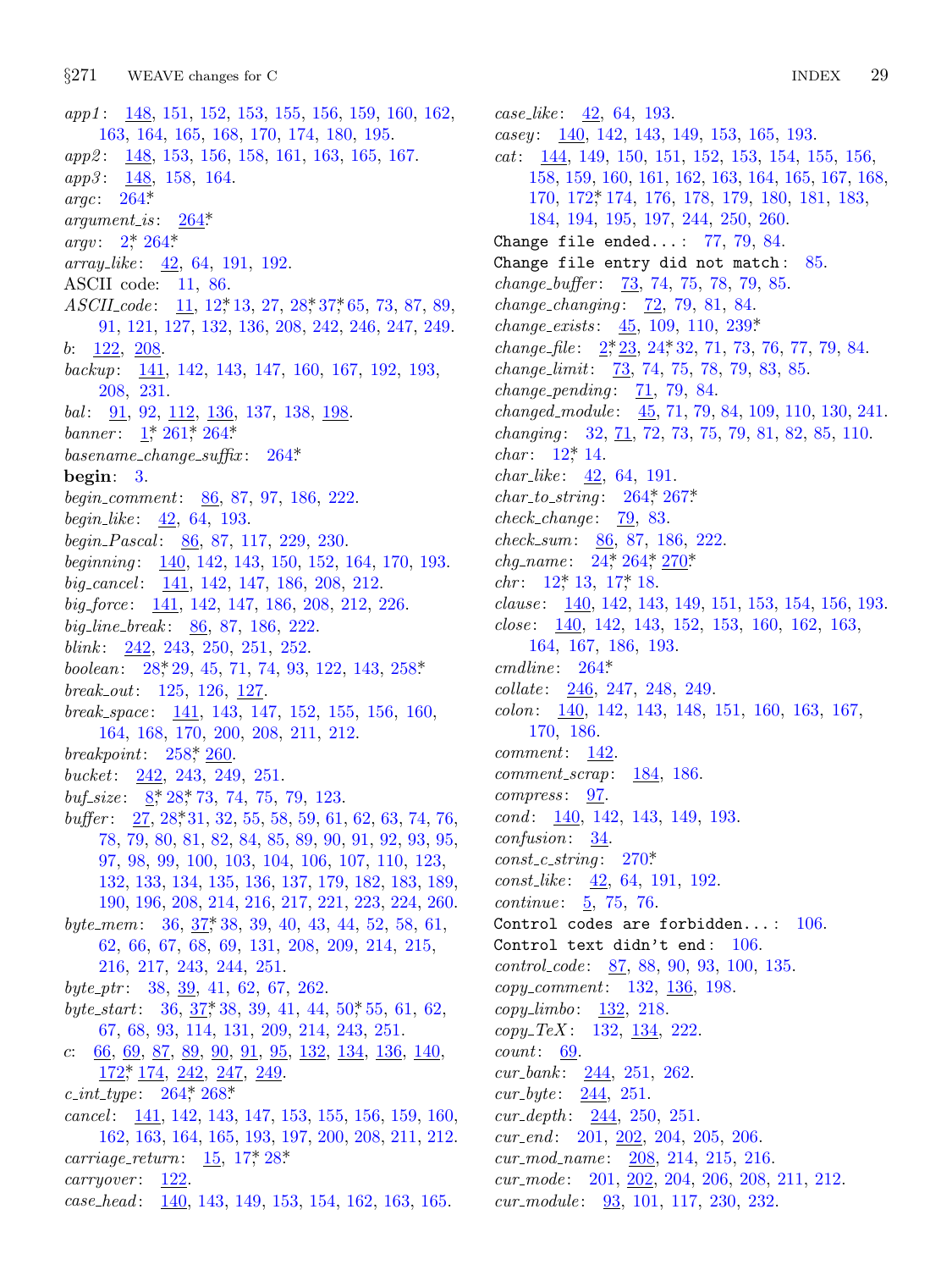30 **INDEX** 

cur\_name:  $63, 206, 209, 213, 214, 242, 243,$ 251, 252, 253, 255.  $cur\_state: 202, 204, 205.$  $cur_t tok: 201, 202, 204, 205, 206.$ *cur\_val*:  $244, 254$ .  $cur\_xref: \quad \underline{118}, \, 119, \, 213, \, 231, \, 234, \, 235, \, 236, \, 237,$ 254, 255, 256. current\_option: 264, 265, 266, 267, 269\* d:  $95, 127, 172, 174, 249$ .  $dd: 258$ <sup>\*</sup>, 260.  $ddt: 258, 260.$ debug:  $3, 4, 30, 31, 88, 95, 140, 146, 148, 177,$ 178, 179, 181, 182, 206, 252, 258, 259, 260.  $debug\_cycle: 31, 258, 259, 260.$ debug\_help:  $\frac{30}{31}$ , 95, 206, 252, 258, 260 debug\_skipped:  $31, 258, 259, 260$ .  $decr: \underline{6}, 28, 92, 98, 103, 122, 127, 130, 135, 137,$ 138, 205, 251, 252.  $def_flag: \underline{46}$ , 48, 50, 51, 93, 100, 111, 113, 115, 117, 119, 130, 213, 231, 233, 235, 236, 254. definition: 86, 87, 115, 225. depth:  $244, 249$ .  $dig: 129, 130.$  $div\_like$ : 42, 64, 191, 192.  $do\_like: \quad 42, \, 64, \, 191, \, 192.$ do\_nothing:  $\underline{6}$ , 95, 113, 149, 150, 186, 189,  $222, 253, 264*$ done:  $\frac{5}{9}$ , 75, 76, 90, 91, 92, 95, 103, 104, 122, 134, 135, 136, 137, 138, 175, 179, 236, 237. Double  $@$  required...:  $133$ . Double  $@$  should be used...: 189. double\_dot: 86, 97, 186. easy\_cases: 183, 185, 186. eight\_bits:  $36, 58, 87, 90, 91, 95, 108, 112, 122$ 134, 136, 140, 144, 172, 174, 178, 198, 206, 208, 244, 249. else: 7.  $else\_like: 42, 64, 193.$ *elsie*: 140, 142, 143, 149, 156, 193.  $emit\_space\_if\_needed: 219, 225, 230.$ end: 3, 7. end\_comment: 86, 87, 97, 186, 222.  $end_{field}$ :  $201, 202$ . *end\_like*:  $42, 64, 193$ . end\_translation:  $\frac{141}{147}$ , 147, 201, 207, 208, 212. endcases: 7.  $eof: 28^*$  $eoln: 28$ <sup>\*</sup> *equal*: <u>66</u>, 67, 68. *equivalence\_sign*:  $\underline{15}$ , 97, 116, 188, 228, 231.  $err\_print:$  31, 66, 69, 72, 76, 77, 79, 80, 84, 85, 87, 95, 99, 103, 104, 106, 107, 133, 136, 137,

189, 197, 222, 227, 228, 231, 232. error:  $28, \frac{31}{31}, 33$ \*  $error\_message: 9, 263.$  $exit: \underline{5}, 6, 50, 74, 75, 79, 89, 111, 123, 127, 132,$ 183, 208, 236, 260. *exp*:  $\frac{140}{142}$ , 142, 143, 149, 186. exponent: 93, 98, 186.  $extend\_filename: 264*$ *extension*:  $66, 68, 69$ . Extra  $\}$ : 95. Extra  $@>$ : 87.  $f: \frac{28}{3}$ false:  $28, 29, 72, 73, 74, 79, 81, 84, 94, 96, 109$ 122, 123, 127, 218, 238, 259\* *fatal\_error*:  $33, 34, 35$ .  $fatal_message: 9, 263.$  $\text{fflush:} \quad 22^*$  $28*$  $final\_limit$ : finish\_line: 123, 124, 132, 134, 135, 212, 218, 226, 236, 238, 239, 254, 256. finish\_Pascal: 225, 226, 230. first\_text\_char:  $12$ <sup>\*</sup>, 18.  $first\_xref: 234, 235.$ five\_cases:  $149, 150$ .  $flag: 236, 237, 265, 266, 267, 269$ flush\_buffer: 122, 123, 127, 128, 218, 238. footnote: 233, 236, 256. for like:  $\frac{42}{5}$ , 64, 191, 192. force:  $\frac{141}{142}$ , 142, 143, 146, 147, 153, 155, 156, 160, 161, 167, 186, 192, 193, 198, 200, 208, 212, 226, 231. force\_line: 86, 87, 186. *form\_feed:*  $15, 28^*$ format:  $86, 87, 111, 112, 113, 115, 183, 198,$ 222, 225.  $forward: 30, 207.$ found: 5, 58, 60, 61, 66, 95, 96, 122, 148, 149, 150, 151, 175, 179, 208, 216. freeze\_text: 171, 172, 180, 184, 195, 198, 208.  $get\_line: 71, 82, 89, 90, 91, 95, 103, 123, 132,$ 134, 136.  $get\_next$ : 93, 95, 108, 111, 113, 115, 116, 117, 183, 222, 227, 228, 230, 231, 232.  $qet\_output$ : 206, 207, 208, 211, 212.  $\text{getc}: \quad 28^*$  $getopt: 264*$  $getopt\_long\_only: 264*$  $qetopt_r return_value: 264*$  $\textit{getopt\_struct}: 264$ . *goto\_like*:  $42, 64, 191, 192.$  $greater: 66, 68, 69.$  $greater\_or\_equal:$   $\frac{15}{15}$ , 97, 188.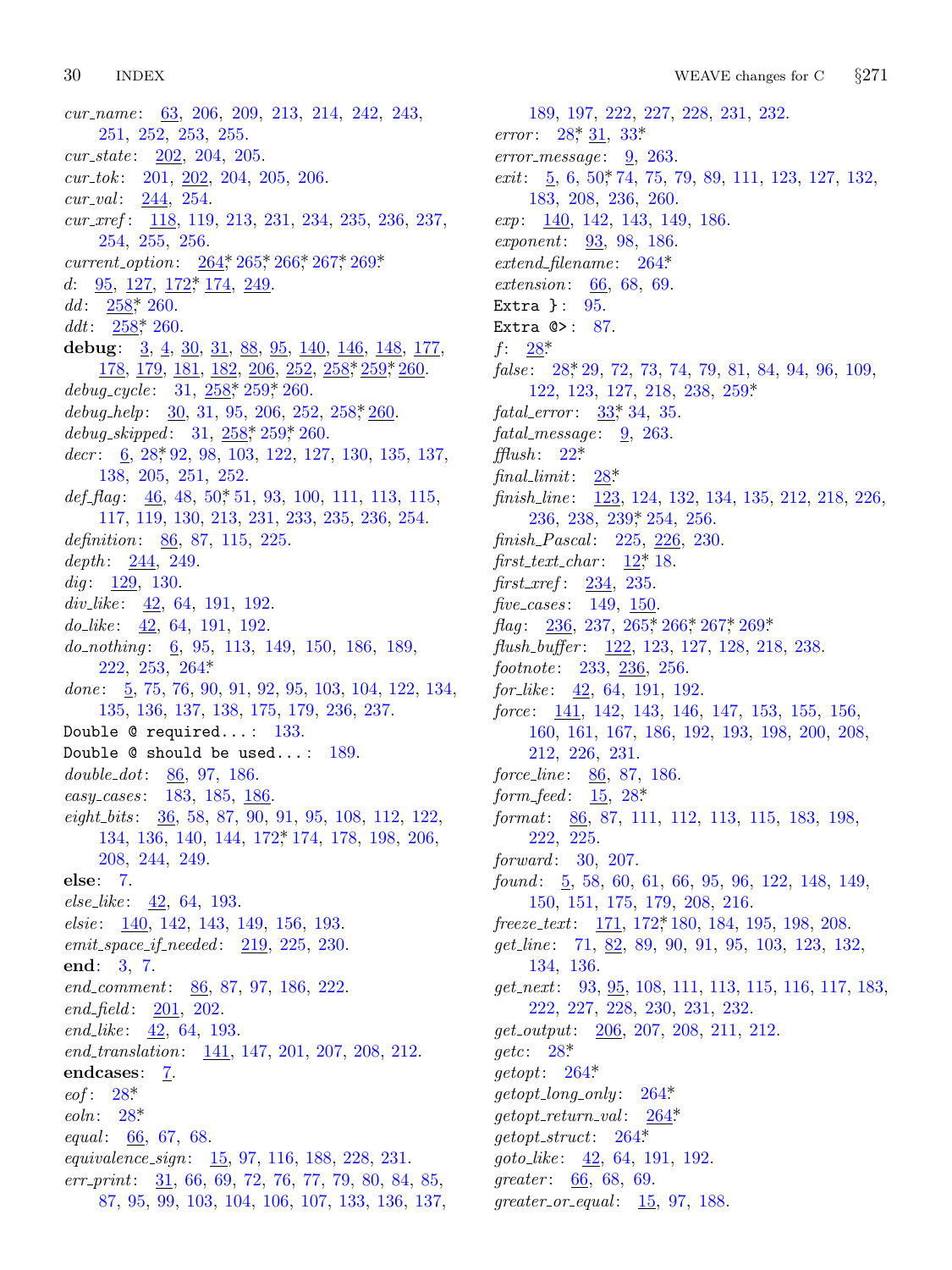$§271$ WEAVE changes for C

gubed:  $3$ .  $h: \frac{56}{9}, \frac{58}{9}, \frac{242}{9}$ harmless\_message:  $9, 33$ <sup>\*</sup> 263. has\_arg:  $265$ <sup>\*</sup>,  $266$ <sup>\*</sup>,  $267$ <sup>\*</sup>,  $269$ <sup>\*</sup> hash:  $38, 55, 57, 60, 242, 243.$ hash\_size:  $8, 55, 56, 57, 58, 59, 242, 243$ . head:  $244, 249, 250, 251, 252.$ hex:  $86, 87, 100, 186, 222.$  $hi_1$  ptr: 144, 176, 178, 179. history:  $\frac{9}{2}$ , 10, 33, 263. Hmm... n of the preceding...:  $80$ .  $i: \quad 16, \; 58, \; 172, \; 174, \; 179.$ *id\_first*:  $\frac{55}{50}$ , 58, 59, 61, 62, 63, 93, 98, 99, 106, 107, 189, 190. *id\_flag*:  $\frac{146}{192}$ ,  $\frac{192}{206}$ ,  $\frac{227}{228}$ .  $id\_loc$ :  $\frac{55}{5}$ , 58, 59, 61, 62, 64, 93, 98, 99, 106, 107, 189, 190.  $id\_lookup: 55, 58, 63, 93, 111, 113, 116, 191,$ 227, 228. *identifier*: 93, 98, 111, 113, 116, 185, 206, 208, 209, 227, 228.  $id2: 63, 64.$  $id3: 63, 64.$  $id4: 63, 64.$  $id5: 63, 64.$  $id6: 63, 64.$  $id7: 63, 64.$  $id8: 63, 64.$  $id9: 63, 64.$ *if\_like*:  $\frac{42}{5}$ , 64, 193.  $if_{\text{1}} \text{module\_start\_then\_make\_change\_pending:} \quad 79,84.$ *ignore*: 86, 87, 88, 186.  $ii: 71, 85.$ *ilk*:  $36, 37$ <sup>\*</sup> 42, 43, 55, 58, 60, 62, 111, 116, 191, 192, 253. Illegal control code...:  $215$ . Illegal use of  $@...: 137$ . Improper format definition: 228. Improper macro definition: 227. Incompatible section names: 66.  $incr$ : 6, 28, 50, 59, 61, 62, 67, 68, 69, 76, 77, 79, 83, 84, 89, 90, 91, 92, 95, 97, 98, 99, 100, 103, 104, 106, 107, 110, 122, 125, 130, 133, 135, 136, 137, 148, 149, 150, 171, 176, 184, 189, 196, 204, 206, 214, 215, 216, 217, 220, 223, 224, 241, 249, 260, 265, 266, 267\* indent:  $\frac{141}{142}$ , 142, 143, 147, 151, 160, 165, 193, 208. infinity:  $249, 250$ .  $init\_stack: 202, 222, 225, 230, 256.$ *initialize*:  $2^*$ ,  $261^*$ *inner*:  $200, 201, 206, 212.$  $inner\_tok\_flag: \underline{146}$ , 198, 206, 207.

Input ended in mid-comment: - 136. Input ended in section name:  $103$ . Input line too long:  $28$ <sup>\*</sup> *input has ended:*  $\boxed{71}$ , 79, 81, 83, 89, 90, 91, 95, 103, 109, 132, 134, 136, 218. *input\_ln:*  $28, 76, 77, 79, 83, 84$ . integer: 14, 71, 79, 121, 130, 172, 174, 219,  $258$ <sup>\*</sup> 260, 264<sup>\*</sup>  $interval$ .like:  $42$ . *intro*:  $\frac{140}{142}$ , 142, 143, 148, 150, 157, 160, 162, 163, 165, 167, 170, 192, 193, 227, 228.  $j:$  66, 69, 95, 122, 146, 172<sup>\*</sup>, 174, 179, 183, 208. join: 86, 87, 186, 222. jump\_out:  $2^*33^*261^*$ k:  $31, 44, 58, 66, 69, 74, 75, 79, 95, 122, 123, 127,$ 130, 131, 172, 174, 178, 179, 208, 260  $k\_limit: 208, 214, 216.$  $k$ *module*:  $240, 241$ .  $kpse\_open\_file: 24*$  $k pse\_set\_program\_name$ :  $2^*$  $kpse_$ -web<sub>-format:</sub> 24\*  $l: \frac{31}{58}, \frac{58}{66}, \frac{69}{69}.$  $last\_text\_char: 12^*18.$ *lbrace*:  $146, 147.$ *left\_arrow:*  $15, 97, 188$ . length:  $\frac{38}{50}$ , 60, 209, 253.  $less: 66, 67, 68, 69.$ less\_or\_equal: 15, 97, 188. *lhs*: 114, 116. *limit*:  $28, 32, 71, 74, 76, 77, 78, 79, 80, 81, 82, 84,$ 85, 89, 90, 91, 95, 97, 99, 103, 106, 107, 123, 132, 133, 134, 135, 136, 208, 214, 216, 223. *line*:  $32, 71, 72, 76, 77, 79, 81, 83, 84, 85, 182.$ Line had to be broken:  $128$ . line\_break:  $86, 87, 186, 222$ . *line\_feed*:  $15, 28^*$ line\_length:  $8, 121, 122, 125, 127$ . *lines\_dont\_match:*  $\frac{74}{79}$ . *link*:  $36, 37, 38, 43, 60, 243$ . *llink*:  $43, 66, 67, 69, 119, 256.$  $lo_1$  ptr:  $\frac{144}{172}$ , 172, 175, 176, 178, 179, 180, 181.  $loc: 28, 32, 71, 76, 79, 80, 81, 82, 84, 85, 89, 90,$ 91, 92, 95, 97, 98, 99, 100, 103, 104, 106, 107, 110, 113, 132, 133, 134, 135, 136, 137, 182, 196, 208, 214, 221, 222, 223, 224.  $long_buf\_size:$  8\* 27, 28\* 31, 55, 58, 71, 179, 183, 208, 216, 217.  $long\_options: 264$ <sup>\*</sup>,  $265$ <sup>\*</sup>,  $266$ <sup>\*</sup>,  $267$ <sup>\*</sup>,  $269$ <sup>\*</sup> longest\_name:  $8,65,66,69,95,103,105$ . loop:  $6.$ loop\_like:  $42, 64, 193$ .

 $m: \frac{50}{50}$ , 130.

31 **INDEX**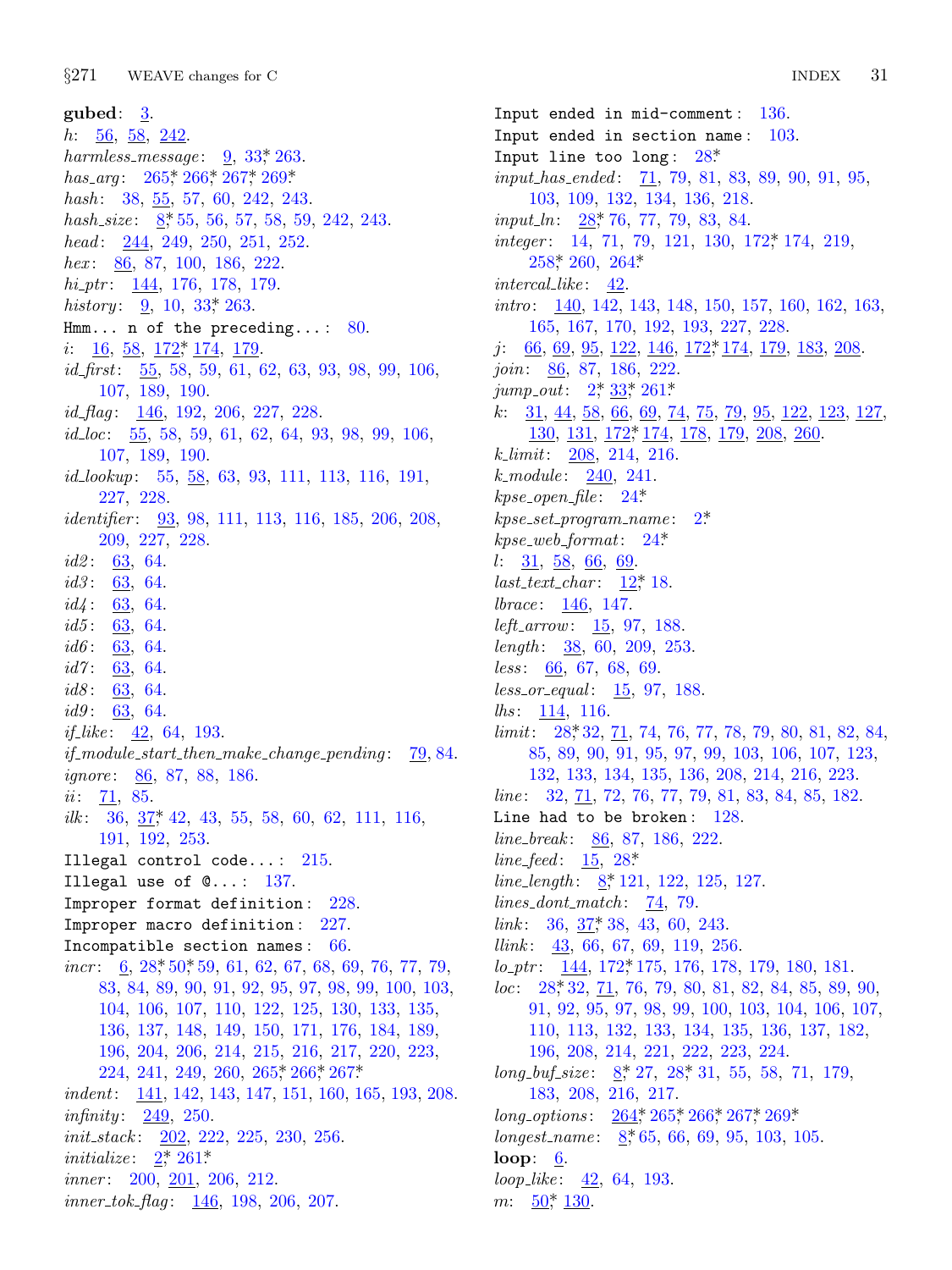*make output*: 207, 208, 213, 226, 256. *mark error* : 9, 31, 215, 216. *mark fatal* : 9, 33\*. *mark harmless* : 9, 105, 119, 128, 181, 182. *math* : 139, 140, 142, 143, 148, 150, 151, 158, 160, 162[,](#page-1-0) 1[63,](#page-6-0) 167, 170, 179, 180, 186, 188, 192, 227, 228, 231. *math bin*: 141, [1](#page-1-0)42, 147, 192, 208, 210. *math break* : [86](#page-1-0), [87](#page-6-0), 186, 222. *math op*: [14](#page-1-0)1, 14[3,](#page-6-0) 147, 162, 163, 208. *math rel* : 141, 142, 146, 147, 192, 208, 210, 231. *max\_bytes*:  $8, 37, 39, 44, 58, 62, 66, 67, 69,$  $8, 37, 39, 44, 58, 62, 66, 67, 69,$  $8, 37, 39, 44, 58, 62, 66, 67, 69,$ 131, 208, 244. *max modules* : 8\*, 45, 46, 110, 240. *max\_names* :  $8, 37, 38, 62, 67, 69, 242$ . *max\_refs*:  $8, 47, 50$ \* *max scr ptr* : 144, 145, 187, 197, 199, 226, 262. *max scraps* : 8\*, 144, 172\*, 174, 178, 179, 187, 197, 19[9,](#page-1-0) 244. *max sort ptr* : 244, 245, 249, 262. *max sorts* : 244, 249. *max stack ptr* : 202, 203, 204, 262. *max texts* : 8\*, 52, 175, 179, 187, 199. *max tok ptr* : 53, 54, 175, 187, 199, 207, 226, 262. *max toks* : 8\*, 53, 136, 146, 175, 179, 180, 187, 189, 198, 199. *max txt ptr* : 53, 54, 175, 187, 199, 207, 226, 262. *mid xref* : 234, 235. Missing "|"... : 197. *mod check* : 119, 120. *mod flag* : 146, 206, 231, 232, 256. *mod lookup*: 65, 66, 101, 102. *mod name* : 206, 208. *mod print*: 256, 257. *mod scrap*: 140, 1[42,](#page-6-0) 143, 149, 167, 231, 232. *mod text*: 65, 66, 67, 68, 69, 95, 101, 102, 103, 104, 105, 260. *mod xref switch* : 46, 48, 49, 51, 117. *mode* : 201[,](#page-1-0) 2[08](#page-1-0). *mod[e](#page-6-0) field* : 201, 202. *module count*[:](#page-11-0) 45, 50\*, 51, 71, 79, 84, 109, 110, 181, [218](#page-11-0), [220](#page-11-0), [221](#page-11-0), [231](#page-12-0), [241](#page-12-0). *module name* : 86, 87, 93, 100, 113, 117, 222, 230, 232. *my\_name*: 1,\* 2,\* 264\* *n*:  $\frac{50}{7}$ ,  $\frac{79}{7}$ ,  $\frac{178}{7}$ . *n options* : 264\*. *name* : 264, 265, 266, 267, 269\* Name does not match: 69. *name\_pointer* : 38, 39, 44, 50\*, 51, 58, 63, 66, 69, 93, 111, 114, 119, 131, 144, 183, 192, 208, 229, 242, 256.

*name ptr* : [38](#page-6-0), 39, 41, 44, 58, 60, 62, 67, 262. Never defined: <section name>: 119. Never used: < section name>: 119. *new\_line*:  $20^*$ , 31, 32, 33, 128. *new mod xref* : 51, 117. *new module* : 86, 87, 90, 95, 134. *new xref* : 50\*, 111, 113, 116. *next control* : 108, 111, 112, 113, 115, 116, 117, 183, 185, 186, 189, 191, 197, 198, 207, 222, 225, 227, 228, 229, 230, 231, 232. *next name* [:](#page-6-0) [242,](#page-8-0) [243,](#page-12-0) [251.](#page-12-0) *next xref* : 234, 235, 255. **nil**: 6. *nil like* : 42, 64, 191, 192. *no line break* : 86, 87, 186, 222. *no underline* : 86, 87, 100, 113. *no xref* : 50\*, 2[39\\*,](#page-6-0) 267\*, 268\*. *normal* : 42, 58, 60, 111, 116, 191, 192, 227, 228, 253. *not equal* : 15, 97, 188. *not found* : 5. *not sign*: 15, 64, 188. *num*: 46, 49, 50, 51, 119, 213, 231, 235, 236, 237, 254. *num field* : 46, 48. *octal* : 86, 87, 186, 222. *omega* : 140, 142, 143, 151, 192, 193, 195. *oot*: 125. *oot1* : 125. *oot2* : 125. *oot3* : 125. *oot4* : 1[25.](#page-11-0) *oot5* : 125. *open*: 139, 140, 142, 143, 150, 186. *open input*: 24\*, 81. *opt*: 139, 141, 142, 143, 147, 159, 163, 186, 208, 211. *optind* : 264\*. *option index* : 264\*. *or sign*: 15, 64, 188. *ord* : 13. *other\_line*: 71, 72, 81, 85. **othercases**: 7. *others* : 7. *out*: 125, 130, 131, 133, 135, 208, 209, 210, 211, 212, 213, 214, 221, 222, 223, 224, 236, 237, 239\*, 241, 254. *out buf* : 121, 122, 124, 125, 126, 127, 128, 212, 226, 231, 260. *out\_line*: <u>121</u>, 122, 124, 128, 219. *out mod* : 130, 213, 221, 237, 241, 254. *out name* : 131, 209, 253.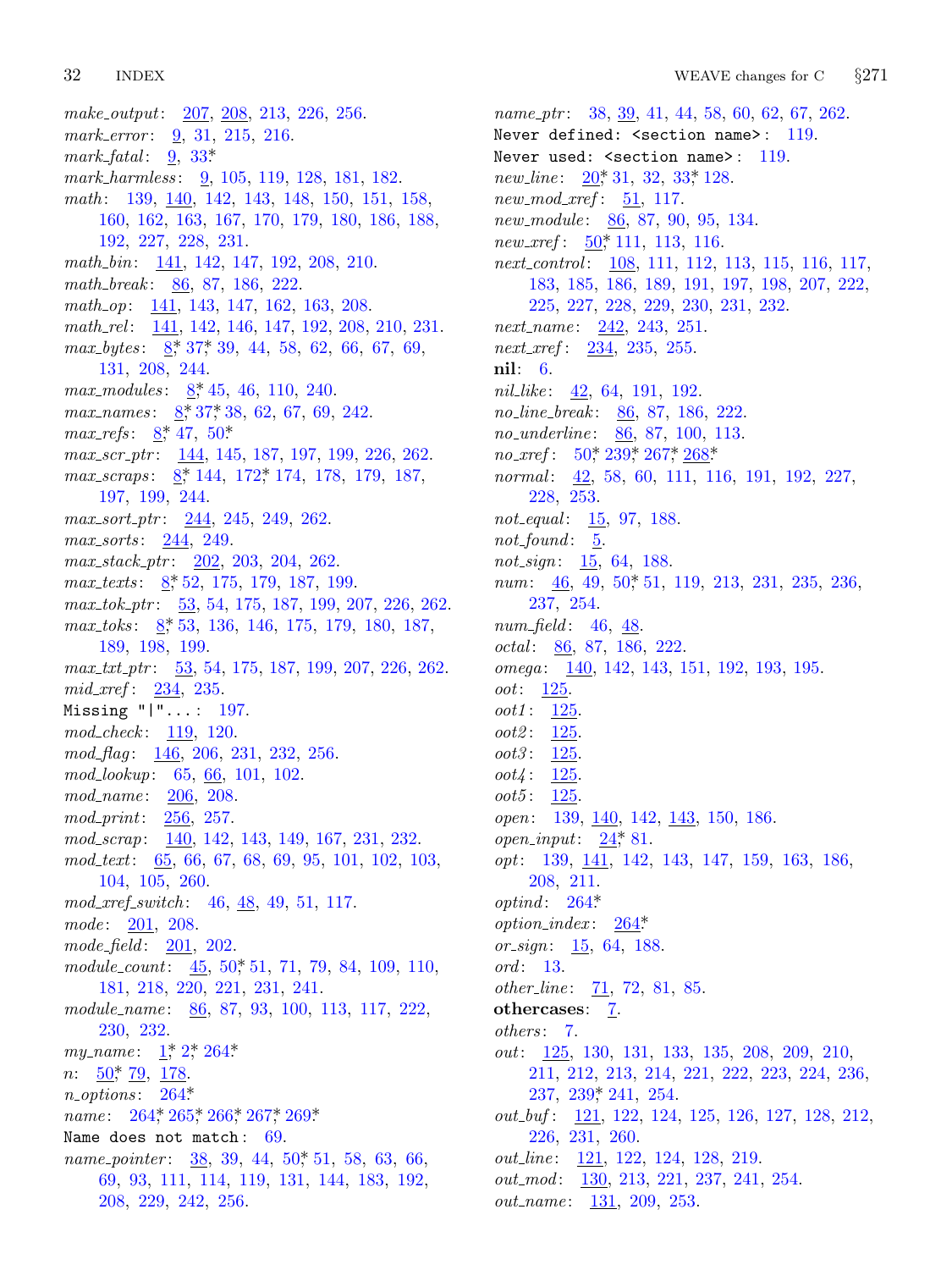$§271$ WEAVE changes for C

out\_ptr: 121, 122, 123, 124, 125, 127, 128, 135, 212, 219, 226, 231, 260. *outdent*: 141, 143, 147, 153, 155, 156, 160, 162, 163, 164, 208. *outer*: 200, 201, 202, 211, 212. outer\_parse: 198, 225, 230. *outer\_xref*: 112, 115, 117, 198. *output\_Pascal:* 207, 214, 222.  $output\_state: 201, 202.$ *out2*: 125, 130, 210, 211, 212, 213, 219, 221, 226, 237, 241, 252, 253, 254, 256. out3: 125, 210, 223, 224, 237, 238.  $out4: 125, 226, 239, 241.$  $out5: 125, 210, 239*$ *overflow:*  $\frac{35}{25}$ ,  $\frac{50^{*}62}{67}$ ,  $\frac{67}{110}$ ,  $\frac{136}{136}$ ,  $\frac{175}{180}$ ,  $\frac{187}{67}$ 199, 204, 216, 217, 249.  $p: \underline{44}, \underline{50}, \underline{51}, \underline{58}, \underline{66}, \underline{69}, \underline{111}, \underline{119}, \underline{131}, \underline{146}, \underline{183},$  $192, 197, 198, 204, 226$  $param: 86.$ parse\_arguments:  $2, \frac{264}{3}$ Pascal text...didn't end:  $216$ . Pascal\_parse: 183, 186, 192, 196, 197, 198. Pascal\_translate: 197, 198, 207. *Pascal\_xref*: 111, 112, 113, 183, 198.  $per\_cent: 122$ .  $Phase I: 261*$  $Phase II: 261*$ phase\_one:  $29, 31, 109$ . *phase\_three:*  $29, 109, 213, 239*$ *pop\_level:* 205, 206. pp: 144, 148, 149, 150, 151, 152, 153, 154, 155, 156, 157, 158, 159, 160, 161, 162, 163, 164, 165, 166, 167, 168, 169, 170, 173, 175, 176, 178, 179. *prefix*: 66, 68.  $prefix\_lookup: 69, 101.$  $prime\_the\_change\_buffer:$   $\frac{75}{5}, 81, 84.$ print: 20, 31, 32, 44, 105, 110, 119, 128, 140, 146, 147, 178, 181, 182, 215, 216, 221, 239,\*  $260, 261$ \* 262. print\_cat: 140, 178, 181, 260. print id:  $44, 119, 146, 215, 216, 260.$ print\_ln:  $20^*32$ , 128, 181, 261\* print\_nl:  $20$ <sup>\*</sup>, 28<sup>\*</sup>, 105, 119, 128, 178, 181, 182, 215,  $216, 218, 239, 260, 262, 263.$ print\_text:  $146, 260$ .  $print\_version\_and\_exit: 264*$ proc: 140, 142, 143, 149, 162, 163, 164, 193. proc<sub>like</sub>: 42, 64, 111, 193. prod: 148, 178, 183. production:  $148$ .  $production\_end:$  148. productions, table of: 143.

pseudo\_semi: 86, 87, 186, 222. push\_level: 204, 206, 208. q:  $50^{\ast}$  51, 66, 69, 198, 236.  $\frac{51}{9}$ ,  $\frac{69}{146}$ .  $r$ :  $rbrace: 146$ .  $read: 260.$ read\_ln:  $28^*$  $record\_head: 140, 142, 143, 149, 193.$  $record\_like: \frac{42}{500}$ , 64, 193. recursion: 119, 207, 256. red: 148, 172, 174. reduce:  $148, 151, 152, 153, 155, 156, 158, 159, 160,$ 161, 162, 163, 164, 165, 167, 168, 170, 172, 178. *repeat\_like*:  $42, 64, 193$ .  $res_{flag}: 146, 192, 193, 206.$ res\_word: 206, 208, 209. *reserved*:  $42, 50, 60$ . *reset\_input*:  $81, 109, 218$ .  $restart: 5, 82, 95, 100, 206.$ reswitch: 5, 183, 185, 191, 208, 212. return:  $5, 6$ . rewrite:  $26^*$  $rhs: 114, 116.$ *rlink*:  $43, 66, 67, 69, 119, 256.$ *roman*:  $42$ , 111, 253.  $root: \frac{43}{56}, 66, 69, 120, 257.$  $save\_base: 197.$ save\_limit:  $208$ , 214. save\_line:  $219$ . save\_loc: 208, 214. save\_mode: 208, 212.  $save{\_}next{\_}control: \quad \underline{207}.$ save\_place:  $219$ . *save\_position:* 219, 220, 225.  $save\_text\_ptr$ : 207.  $save\_tok\_ptr: 207$ . scanning\_hex:  $93, 94, 95, 96, 100$ . scrap\_base: 144, 145, 173, 178, 179, 180, 181, 194, 195, 197. scrap\_ptr:  $\frac{144}{145}$ , 145, 176, 178, 179, 183, 184, 187, 194, 195, 197, 199, 226, 228, 244, 256.  $\textit{sc0}:$  184, 186, 193, 194, 195, 228.  $sc1: 184, 186, 189, 190, 192, 193, 196, 227,$ 228, 231, 232.  $\textit{sc2}:$  184, 186, 188, 192, 193, 227, 228, 231.  $\sec 3$ : 184, 186, 192, 193, 231.  $\textit{sc}_4$ : 184, 186, 193. Section name didn't end:  $104$ . Section name too long:  $105$ . *semi*: 139, 140, 142, 143, 149, 161, 163, 186, 194, 195, 228, 231.

 $set\_element\_sign: 15, 64, 186.$ 

33 **INDEX**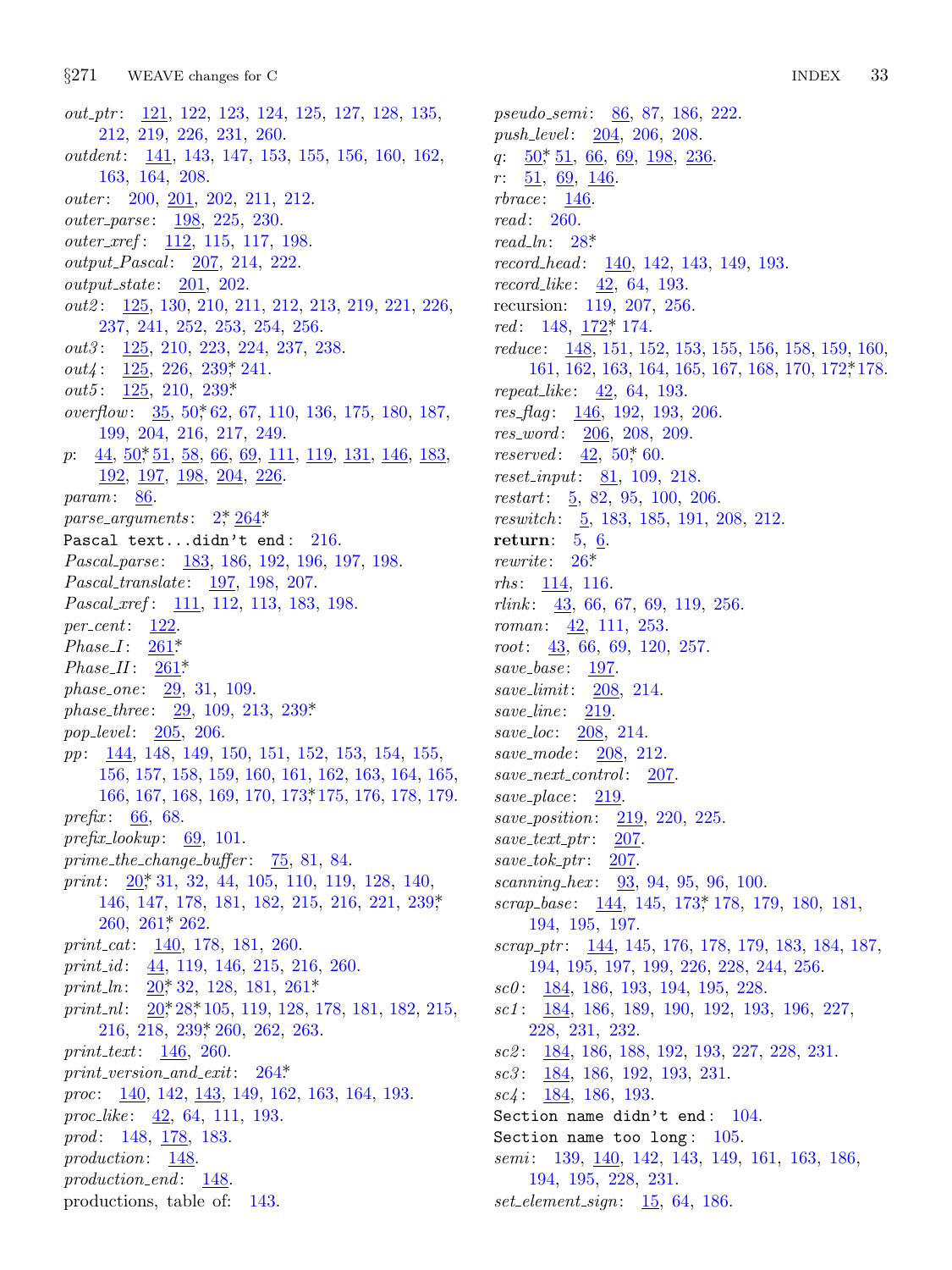$sid1$  : 63.  $sid2$  : 63.  $sid3:$ 63.  $63.$  $sid4$ :  $sid5:$ <u>63</u>.  $sid6$ : 63.  $sid7: 63.$  $sid8$  : 63. *sid9*: 63. *simp*: 140, 142, 143, 148, 150, 151, 158, 160, 161, 162, 167, 170, 186, 189, 190, 192, 196. sixteen\_bits:  $36, 37, 48, 50, 53, 55, 66, 69, 172,$ 174, 201, 206, 207, 219, 236, 242, 244. *skip\_comment:* 91, 112, 132, 136.  $skip\_limbo: 89, 109, 132.$  $skip\_TeV: 90, 113, 132.$ Sorry, x capacity exceeded: 35.  $sort\_ptr: 244, 249, 250, 251, 252.$ special string characters: 189. split procedures: 149, 183, 261\* spotless:  $\frac{9}{20}$ , 10, 33, 263. sq: 148, 174. squash: 148, 151, 152, 154, 157, 160, 161, 162, 163, 166, 167, 169, 170, 174, 178. stack:  $201, 202, 204, 205$ .  $stack\_ptr: 201, 202, 204, 205.$ stack\_size:  $8,202,204$ . stat:  $\frac{3}{2}$ . stderr:  $33^* 264^*$ stdin:  $258*$ stdout:  $20^*$ stmt: 140, 143, 149, 152, 153, 155, 156, 159, 160, 161, 162, 164, 167, 168, 169, 170. strcmp:  $264*$ *string*:  $93, 99, 185$ . String constant didn't end: 99. string\_delimiter:  $208$ , 216. sub\_cases: 183, 191, 192. system dependencies:  $1, 2, 4, 7, 12, 17, 20, 21, 22,$  $24$ <sup>\*</sup>,  $26$ <sup>\*</sup>,  $28$ <sup>\*</sup>,  $32$ ,  $259$ <sup>\*</sup>,  $260$ ,  $261$ <sup>\*</sup>,  $263$ .  $s0: 184.$  $s1: 184$ .  $s2: 184$  $s3: 184.$  $s4: 184.$  $t: 58.$  $tab\_mark: \underline{15}$ , 32, 79, 87, 89, 92, 95, 103, 104, 123, 133, 135. tats:  $3.$ *temp\_line*:  $71, 72$ . *term\_in*:  $258$ <sup>\*</sup>, 260. *term\_out:*  $20^*$ ,  $22^*$ 

terminator: 139, 140, 142, 143, 149, 152, 153, 160, 161, 164, 166, 167, 179, 194, 195. TeX string should be...:  $222$ . *tex\_file*:  $2, 25, 26, 122, 124$ .  $tex\_name: 26^*264^*270^*$ TeX\_string:  $86, 87, 93, 100, 185, 222$ . *text\_char:*  $12$ <sup>\*</sup>, 13, 20<sup>\*</sup> text\_file:  $12^*23$ , 25, 28\* *text\_pointer*:  $\frac{52}{52}$ , 53, 144, 146, 179, 197, 198, 204, 207, 226.  $text\_ptr$ :  $\frac{53}{54}$ , 54, 146, 171, 172, 175, 179, 180, 184, 187, 195, 198, 199, 207, 208, 226, 256. *thin\_space*:  $86, 87, 186, 222$ . This can't happen:  $34$ . this\_module:  $229, 230, 231, 233, 235$ . *this\_xref*:  $234, 235, 255$ . *to\_like*:  $42, 64, 191, 192$ .  $tok_{\text{th}}/1: 201, 202.$ tok\_flag:  $\frac{146}{148}$ , 148, 195, 198, 206, 226.  $tok_mem: 53, 136, 146, 148, 201, 202, 206, 213.$  $tok_1 \cdot ptr$ : 53, 54, 136, 137, 148, 171, 175, 179, 180, 187, 189, 198, 199, 207, 226, 256. tok\_start: 52, 53, 54, 144, 146, 171, 204. tracing: 88, 177, 178, 181, 182, 259\* trans: 144, 148, 172, 176, 179, 183, 184, 195, 197, 244. translate: 149, 179, 180, 197, 226. trouble\_shooting:  $95, 206, 252, 258, 259$ \*  $true: 6, 28, 29, 71, 72, 74, 79, 81, 83, 84, 85, 93,$ 100, 109, 110, 122, 127, 128, 239, 258, 259\* *typewriter*:  $42, 111, 253$ .  $\textit{uexit}: 33*$ unbucket:  $249, 250, 251.$ *underline*: 86, 87, 100, 113. Unknown control code: 87. *until\_like*:  $42, 64, 193$ .  $up\_to: 95$ . *update\_terminal:* 22,\*31, 110, 221, 260.  $usage: 264*$  $usage\_help: 264*$ val:  $265$ \* 266\* 267\* 269\* var\_head: 140, 142, 143, 148, 149, 162, 163, 170, 193. *var\_like*: 42, 64, 111, 193. *verbatim:*  $86, 87, 100, 107, 185, 189.$ Verbatim string didn't end:  $107$ . version\_string:  $261*$  $vgetc: 28*$  $w: \underline{44}, \underline{58}, \underline{66}, \underline{69}, \underline{131}, \underline{208}$  $WEAVE: 2^*$  $WEAVE{}$ -HELP: 264\* WEB file ended...:  $79$ .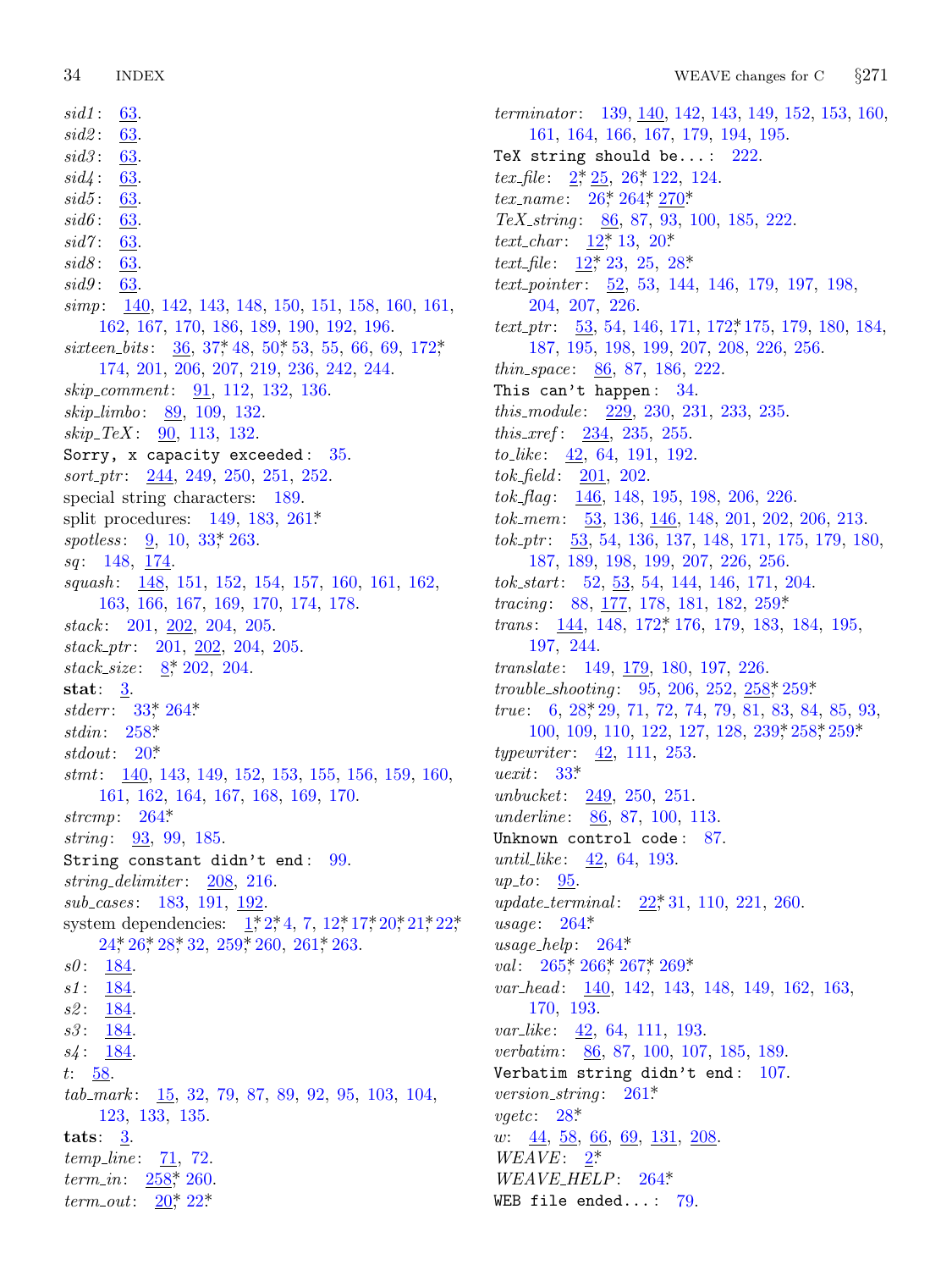$§271$ WEAVE changes for C

web\_file: 2, 23, 24, 32, 71, 73, 79, 83, 85. web\_name: 24, 264, 270\* webmac:  $124$ . Where is the match...:  $76, 80, 84$ . *wi*:  $\frac{40}{41}$ . *wildcard*:  $42, 111, 253$ . *write*:  $20^*$ ,  $33^*$ ,  $122$ ,  $124$ . *write\_ln:*  $20^*$  122, 264\*  $ww: 8,37,38,39,40,41,44,50,58,61,62,66,67,$ 68, 69, 131, 208, 209, 214, 243, 244, 251, 262.  $xchr: 13, 14, 16, 17, 18, 32, 44, 105, 122, 128,$ 146, 147, 182, 260.  $xclause: 6.$  $xlink: 46, 50, 51, 119, 213, 235, 237, 254, 255.$  $xlink_{\text{th}} = 46, 48$ . xmem: 46, 48.  $xord: 13, 16, 18, 28*$  $xref: 36, 37, 46, 49, 50, 51, 62, 67, 119, 213,$ 231, 235, 243, 255. xref\_number:  $47, 48, 50, 51, 118, 234, 236$ .  $xref\_ptr$ : 46, 48, 49, 50, 51, 262. xref\_roman: 86, 87, 93, 100, 111, 113, 186, 222.  $xref\_switch:$  46,  $48$ , 49, 50, 93, 100, 101, 111, 113, 115. xref\_typewriter: 86, 87, 93, 111, 113, 186, 222.  $xref\_wildcard: 86, 87, 93, 111, 113, 186, 222.$ You can't do that...:  $222, 232$ . You need an =  $sign...: 231$ .

35 **INDEX**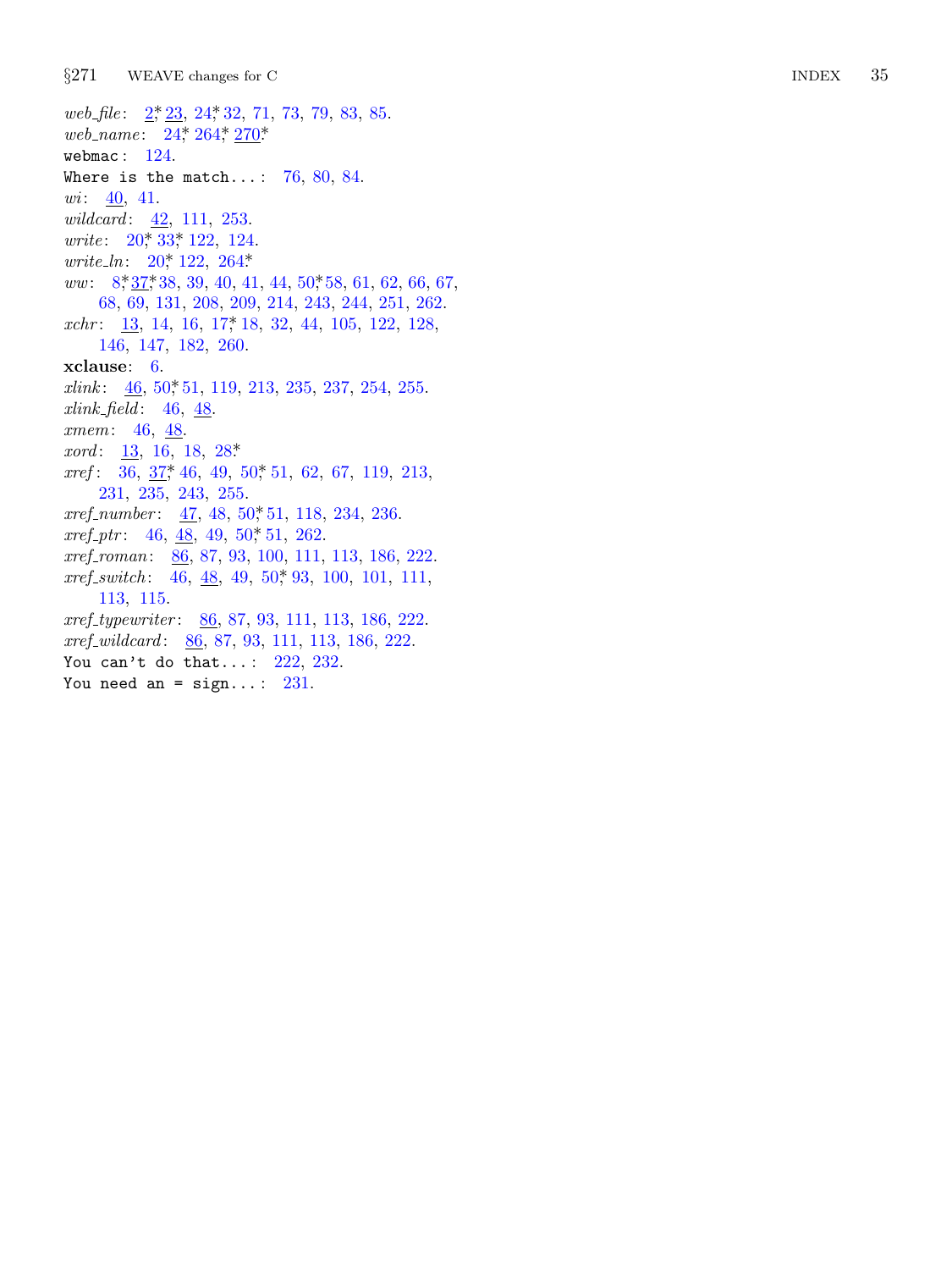### 36 NAMES OF THE SECTIONS WEAVE changes for C

*⟨* Append a string scrap 189 *⟩* Used in section 185. *⟨* Append a TEX string scrap <sup>190</sup> *⟩* Used in section 185. *⟨* Append an identifier scrap 191 *⟩* Used in section 185. *⟨* Append the scrap appropriate to *next control* 185 *⟩* Used in section 183. *⟨* Append *terminator* if not already present 194 *⟩* Used in sections 193, 193, and 193. *⟨* Cases for *alpha* 151 *⟩* Used in section 150. *⟨* Cases for *beginning* 152 *⟩* Used in section 150. *⟨* Cases for *case head* 153 *⟩* Used in section 149. *⟨* Cases for *casey* 154 *⟩* Used in section 149. *⟨* Cases for *clause* 155 *⟩* Used in section 149. *⟨* Cases for *cond* 156 *⟩* Used in section 149. *⟨* Cases for *elsie* 157 *⟩* Used in section 149. *⟨* Cases for *exp* 158 *⟩* Used in section 149. *⟨* Cases for *intro* 159 *⟩* Used in section 150. *⟨* Cases for *math* 160 *⟩* Used in section 150. *⟨* Cases for *mod scrap* 161 *⟩* Used in section 149. *⟨* Cases for *open math* 163 *⟩* Used in section 162. *⟨* Cases for *open* 162 *⟩* Used in section 150. *⟨* Cases for *proc* 164 *⟩* Used in section 149. *⟨* Cases for *record head* 165 *⟩* Used in section 149. *⟨* Cases for *semi* 166 *⟩* Used in section 149. *⟨* Cases for *simp* 167 *⟩* Used in section 15[0.](#page-7-0) *⟨* Cases for *stmt* 168 *⟩* Used in section 149. *⟨* Cases for *terminator* 169 *⟩* Used in section 149. *⟨* Cases for *var head* 170 *⟩* Used in section 149. *⟨* Cases involving nonstandard ASCII characters 188 *⟩* Used in section 186. *Cases that generate more than one scrap*  $193$  *Vsed in section 191. Change pp* to max(*scrap\_base*,  $pp+d$ ) 173<sup>\*</sup>) Used in sections 172<sup>\*</sup> and 174. *⟨* Check for overlong name 105 *⟩* Used in section 103. *Check that all changes have been read*  $85$  */* Used in section 261<sup>\*</sup>. *⟨* Check that = or *≡* follows this module name, and emit the scraps to start the module definition 231 *⟩* Used in section 230. *⟨* Clear *bal* and **goto** *done* 138 *⟩* Used in sections 136 and 137. *Combine the irreducible scra[ps](#page-1-0) that remain 180 <i>Vsed in section 179*. *⟨* Compare name *p* with current identifier, **goto** *found* if equal 61 *⟩* Used in section 60. *⟨* Compiler directives 4 *⟩* Used in section 2\*. *Compress two-symbol combinations like ':=' 97}* Used in section 95. *⟨* Compute the hash code *h* 59 *⟩* Used in section 58. *Compute the name location*  $p \, 60$  *<i>\ Used in section 58. ⟨* Constants in the outer block 8\* *⟩* Used in section 2\*. *⟨* Copy a control code into the buffer 217 *⟩* Used in section 216. *Copy special things when*  $c = \mathbf{C} \cdot \mathbf{C} \cdot \mathbf{C} \cdot \mathbf{C} \cdot \mathbf{C} \cdot \mathbf{C}$  *at end 137*  $\mathbf{C}$  *Used in section 136. Copy the Pascal text into <i>buffer*  $[(limit + 1) \dots j]$  216 *\legion 314. ⟨* Copy up to '|' or control code, **goto** *done* if finished 135 *⟩* Used in section 134. *⟨* Copy up to control code, **[re](#page-11-0)t[urn](#page-11-0)** [if fi](#page-12-0)ni[she](#page-12-0)d 133 *⟩* Used in se[ction](#page-11-0) 132. *Declaration of subproce[dure](#page-11-0)s for <i>translate* 15[0](#page-1-0) *a* Used in section 179. *Declaration of the <i>app\_comment* procedure 195 *a* Used in section 183. *Declaration of the <i>app\_octal* and *app\_hex* procedures 196 *\* Used in section 183. *<u>Declaration</u>* of the *easy\_cases* procedure  $186$ *}* Used in section 183. *Declaration of the <i>sub-cases* procedure 192 *a* Used in section 183. *Define the option table 265\*, 266\*, 267\*, 269\** $\}$  **Used in section 264\*.** *⟨* Define *parse arguments* 264\* *⟩* Used in section 2\*.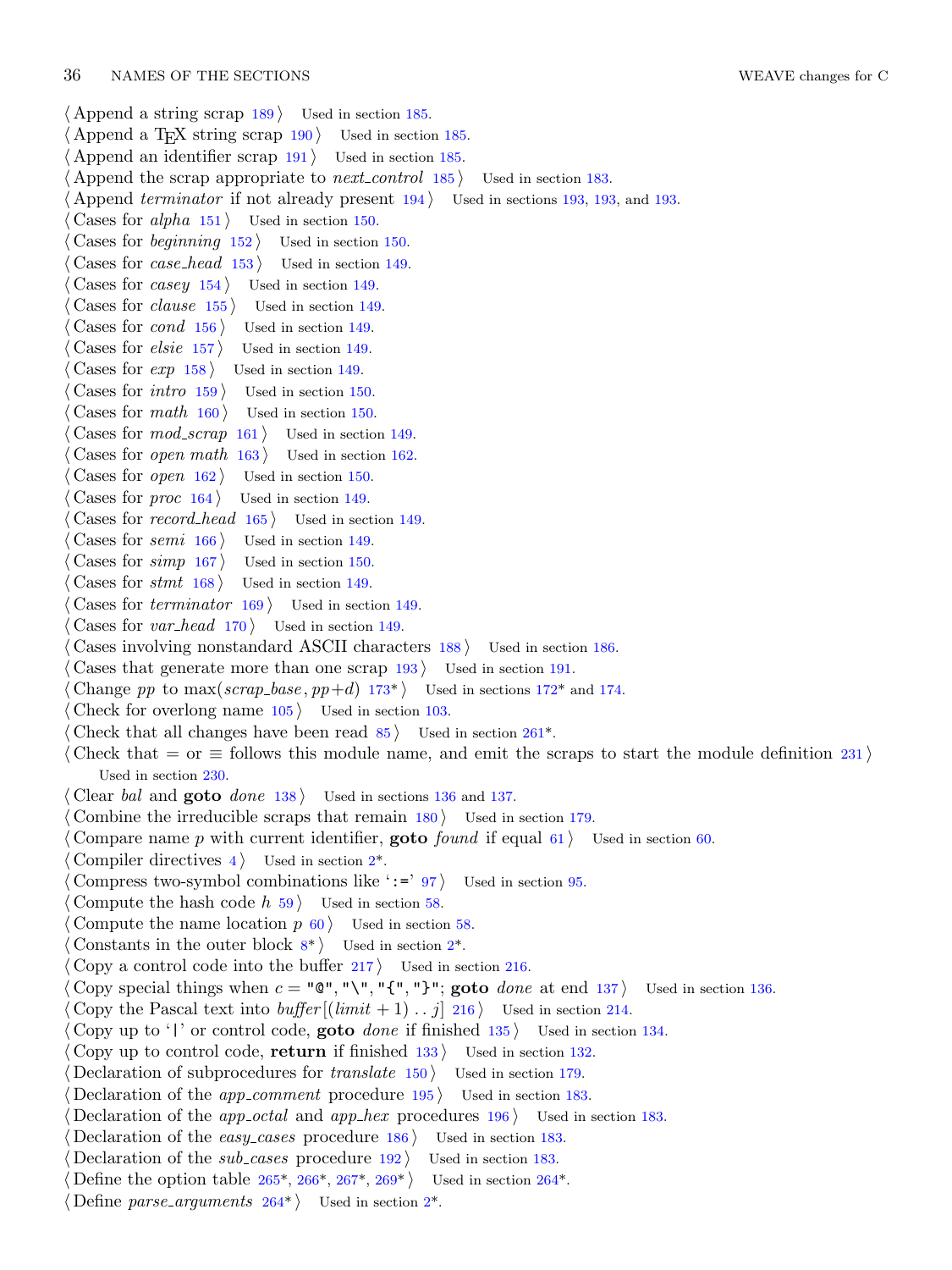### WEAVE changes for C NAMES OF THE SECTIONS 37

- $\langle$  Do special things when  $c = \mathbb{C}^n, \mathbb{N}^n, \mathbb{C}^1, \mathbb{N}^n$ ; **goto** *[do](#page-1-0)ne* at end 92  $\rangle$  Used in section 91.
- Do the first pass of sorting 243 *a* Used in section 239<sup>\*</sup>.
- *<u>Emit the scrap for a module name if present 232 <i>V* Used in section 230.</u>
- Enter a new module name into the tree  $67$  *\* [U](#page-6-0)sed in section  $66$ .
- Enter a new name into the table at posi[tion](#page-9-0)  $p \left( 62 \right)$  $p \left( 62 \right)$  $p \left( 62 \right)$  [U](#page-12-0)sed in section 58.
- Error handling procedures  $30, 31, 33^*$  Used in section  $2^*$ .
- *⟨* Get a string 99 *⟩* Used in section 95.
- *⟨* Get an identifier 98 *⟩* Used in section 95.
- *Cet control code and possible module name*  $100$  *<i>Vsed in section* 95.
- *⟨* Globals in the outer block 9, 13, 23, 25, 27, 29, 37\*, 39, 45, 48, 53, 55, 63, 65, 71, 73, 93, 108, 114, 118, 121, 129, 144, 177, 202, 219, 229, 234, 240, 242, 244, 246, 258\*, 268\*, 270\* *⟩* Used in section 2\*.
- *⟨* Go to *found* if *c* is a hexadecimal digit, otherwise set *scannin[g](#page-1-0) hex ← false* 96 *⟩* Used in section 95.
- *⟨*If end of name, **goto** *done* 104 *⟩* Used in section 103.
- *⟨*If semi-tracing, show the irreducible scraps 181 *⟩* Used in section 180.
- *⟨*If the current line starts with @y, report any discrepancies and **return** 80 *⟩* Used in section 79.
- *If tracing, print an indication of where we are*  $182$  *<i>\* Used in section 179.
- *Invert the cross-reference list at <i>cur\_name*, making *cur\_xref* the head 255 *\* Used in section 254.
- Local variables for initialization  $16, 40, 56, 247$  Used in section  $2^*$ .
- Look ahead for strongest line break, **goto** *reswitch* 212) Used in section 211.
- *⟨* Make sure that there is room for at least four more scraps, six more tokens, and four more texts 187 *⟩* Used in section 185.
- *⟨* Make sure that there is room for at least seven more tokens, three more texts, and one more scrap 199 *⟩* Used in section 198.
- $\langle \text{Make sure the entries } cat[pp \dots (pp + 3)] \text{ are defined } 176 \rangle$  $\langle \text{Make sure the entries } cat[pp \dots (pp + 3)] \text{ are defined } 176 \rangle$  $\langle \text{Make sure the entries } cat[pp \dots (pp + 3)] \text{ are defined } 176 \rangle$  *Used in section 175.*
- *⟨* Match a production at *pp*, or increase *pp* if there is no match 149 *⟩* Used in section 175.
- *⟨* Move *buffer* and *limit* to *change buffer* and *change limit* 78 *⟩* Used in sections 75 and 79.
- *⟨* Output a control, look ahead in case of line breaks, possibly **goto** *reswitch* 211 *⟩* Used in section 208.
- *⟨* Output a \math operator 210 *⟩* Used in section 208.
- *⟨* Output a module name 213 *⟩* Used in section 208.
- *⟨* Output all the module names 257 *⟩* Used in section 239\*.
- *⟨* Output all the module numbers on the reference list *cur xref* 237 *⟩* Used in section 236.
- *⟨* Output an identifier 209 *⟩* Used in section 208.
- Output index entries for the list at *sort\_ptr*  $252$  *\* Used in section 250.
- *⟨* Output the code for the beginning of a new module 221 *⟩* Used in section 220.
- *⟨* Output the code for the end of a module 238 *[⟩](#page-8-0)* Used in section 220[.](#page-10-0)
- *<u>Output the cross-references at <i>cur\_name* 254 *\* Used in section 252.</u>
- *⟨* Output the name at *cur name* 253 *⟩* Used in section 252.
- *⟨* Output the text of the module name 214 *⟩* Used in section [21](#page-5-0)3.
- *Phase I: Read all the user's text and stor[e th](#page-5-0)e cross references 109 <i>>* Used in section 261<sup>\*</sup>.
- *Phase II: Read all the text again and translate it to T<sub>E</sub>X form 218 <i>>* Used in section 261<sup>\*</sup>.
- *Phase III:* Output the cross-reference index  $239^*$  *Vsed in section 261\*.*
- *Print error location based on input buffer*  $32$  */ Used in section 31.*
- *Print error messages about unused or undefined module names 120 <i>>* Used in section 109.
- *Print statistics about memory usage*  $262$  *Used in section 33<sup>\*</sup>.*
- *Print the job <i>history* 263 *\* Used in section 33<sup>\*</sup>.
- Print token *r* in symbolic form  $147$  Used in section 146.
- *Print warning message, break the line, return 128 <i>a* Used in section 127.
- *Process a format definition 116 <i>Vsed in section 115.*
- Put module name into  $mod\_text[1.. k]$  103 *\* Used in section 101.
- *Read from <i>change\_file* and maybe turn off *changing* 84 *\le Used in section 82.*
- *Read from <i>web\_file* and maybe turn on *changing* 83 *>* Used in section 82.
- *⟨* Rearrange the list pointed to by *cur xref* 235 *⟩* Used in section 233.